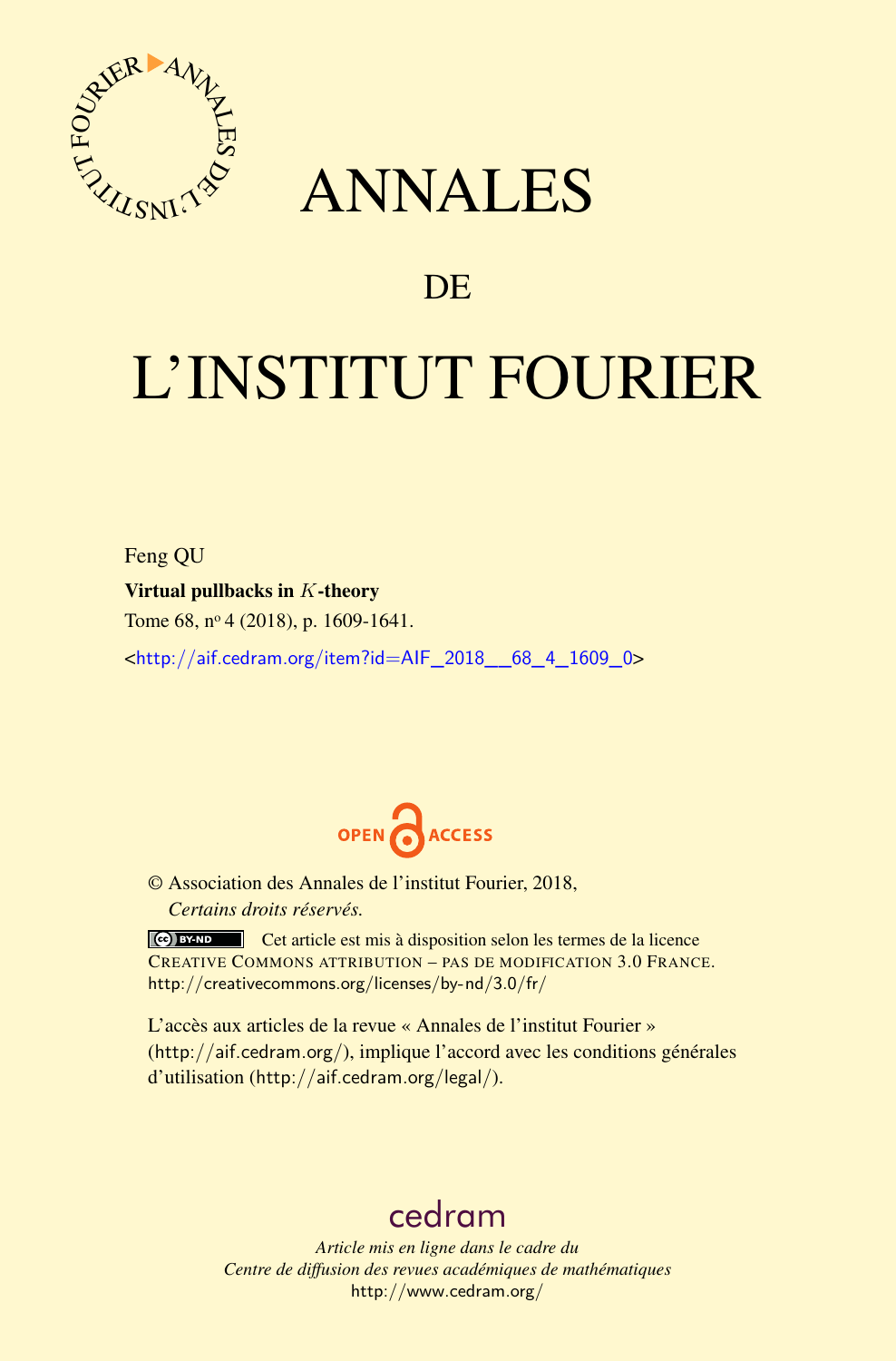Ann. Inst. Fourier, Grenoble **68**, 4 (2018) 1609-1641

#### VIRTUAL PULLBACKS IN *K*-THEORY

#### **by Feng QU (\*)**

ABSTRACT. — We consider virtual pullbacks in *K*-theory, and show that they are bivariant classes and satisfy certain functoriality. As applications to *K*-theoretic counting invariants, we include proofs of a virtual localization formula for schemes and a degeneration formula in Donaldson–Thomas theory.

Résumé. — Nous considérons les tirés en arrière virtuels en *K*-théorie, et montrons qu'ils sont des classes bivariantes et satisfaisant une certaine forme de fonctorialité. En tant qu'applications aux invariants de comptage *K*-théoriques, nous incluons des preuves d'une formule de localisation virtuelle pour les schémas et une formule de dégénérescence en théorie de Donaldson–Thomas.

#### **Introduction**

Virtual pullbacks were introduced and developed for Chow groups in [\[23\]](#page-33-0), we work out parallel results for  $K_0$  groups of coherent sheaves.  $K$ -theoretic virtual pullbacks also give rise to bivariant classes (cf. [\[3,](#page-32-0) Definition 4.1]) and satisfy functoriality. To prove these results, we follow the arguments in [\[10,](#page-32-1) [16,](#page-32-2) [23\]](#page-33-0).

As localization and degeneration techniques are fundamental in curvecounting theories, we also include proofs of a *K*-theoretic virtual localization formula for schemes and a degeneration formula in Donaldson–Thomas (DT) theory. These formulas are known and straightforward to prove given their cycle versions. For applications to *K*-theoretic computations, see e.g., [\[25\]](#page-33-1).

We work over a field *k*, schemes and algebraic stacks are over *k* and (locally) of finite type.

Keywords: virtual pullback, virtual localization, degeneration formula.

<sup>2010</sup> Mathematics Subject Classification: 14C17, 14A20, 14C35, 14N35.

<sup>(\*)</sup> We would like to thank Q. Chen, A. Kresch, C. Manolache, P. Sun, J. Wise, W. Zheng for correspondence and/or conversations.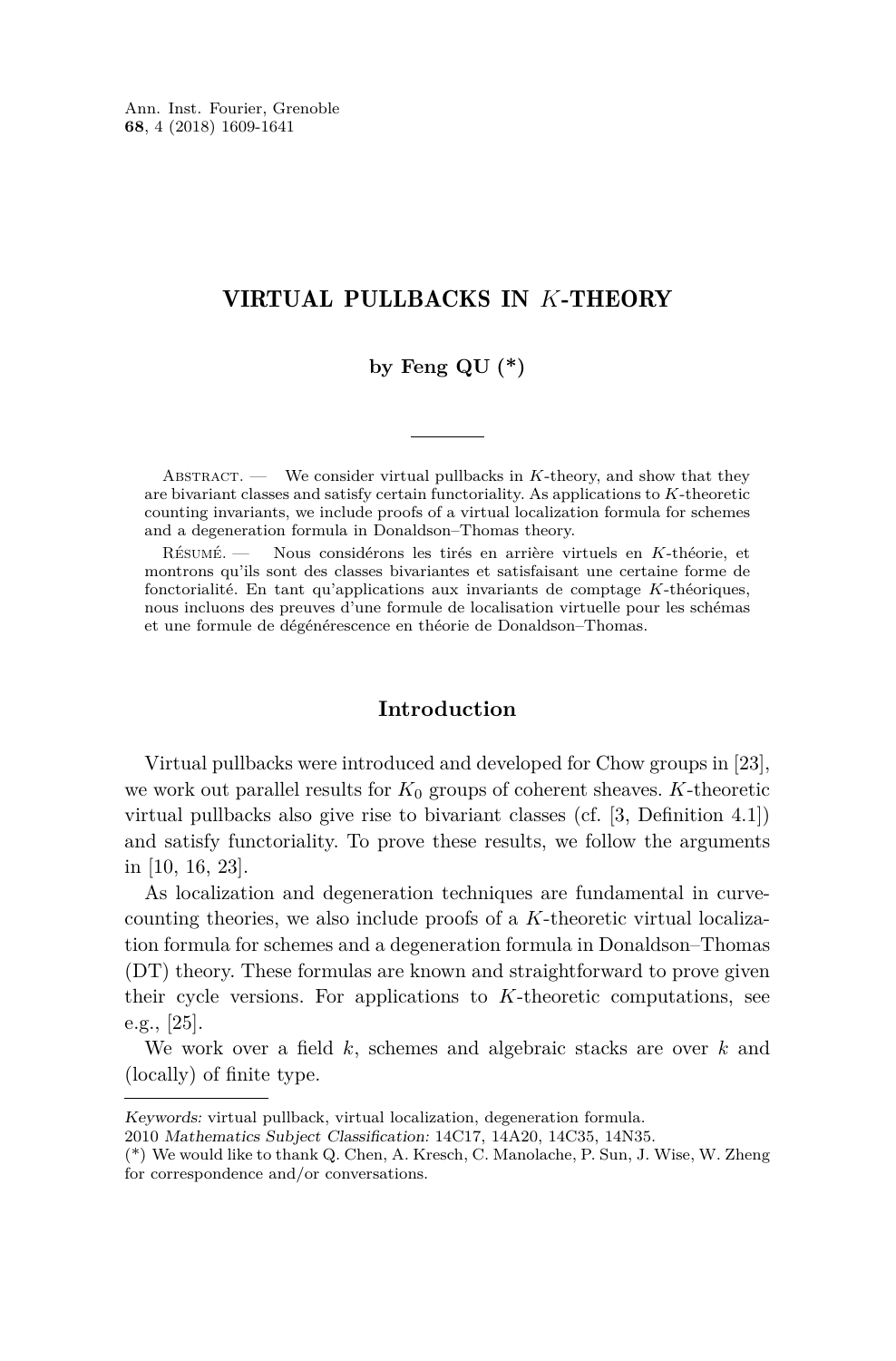1610 Feng QU

The mechanism of virtual pullbacks is the same as that of Gysin pullbacks along regular embeddings.

Given a closed immersion between schemes  $f: X \to Y$ , we have a deformation space  $M_f^{\circ}$ . It is a scheme flat over  $\mathbb{P}^1$  and the diagram below is cartesian

(0.1) 
$$
C_f \xrightarrow{i} M_f^\circ \xleftarrow{j} Y \times \mathbb{A}^1
$$

$$
\downarrow \qquad \qquad \downarrow \qquad \qquad \downarrow
$$

$$
\{\infty\} \xrightarrow{\mathbb{P}^1} \xleftarrow{\longrightarrow} \mathbb{A}^1.
$$

Here  $C_f$  is the normal cone of f. (See [\[10,](#page-32-1) Chapter 5].)

When *Y* is of finite type, we can define deformation to the normal cone map

<span id="page-2-0"></span>
$$
\sigma_f = i^* \circ j^{*-1} \circ \text{pr}^* : A(Y) \to A(C_f)
$$

using the diagram

<span id="page-2-1"></span>(0.2) 
$$
A(C_f) \xrightarrow{i_*} A(M_f^{\circ}) \xrightarrow{j^*} A(Y \times \mathbb{A}^1) \longrightarrow 0.
$$

$$
\downarrow i^* \qquad \qquad \downarrow r^* \qquad \qquad \downarrow r^* \qquad \qquad A(C_f) \prec \neg f - A(Y)
$$

Here  $A(\cdot)$  denotes the Chow group functor.

For any cartesian diagram

$$
\begin{array}{ccc}\n & & X' \xrightarrow{g} Y' \\
 & \downarrow & \\
 & \downarrow & \\
 & X \xrightarrow{f} Y, \\
 & \downarrow\n\end{array}
$$
\n(0.3)

we have a closed immersion  $\iota: C_g \hookrightarrow C_f \times_X X'$ . When *f* is a regular embedding,  $C_f$  is a vector bundle, and the map  $\iota$  embeds  $C_q$  into a vector bundle over  $X'$ . Now we can define the Gysin pullback

$$
g': A(Y') \xrightarrow{\sigma_g} A(C_g) \xrightarrow{\iota_*} A(C_f \times_X X') \longrightarrow A(X').
$$

The last map  $A(C_f \times_X X') \to A(X')$  is the Thom isomorphism.

Then the pullbacks  $\{g' : A(Y') \to A(X')\}$  define a bivariant class and such classes further satisfy a functoriality. Recall a bivariant class ([\[10,](#page-32-1) Chapter 17]) for  $f: X \to Y$  is given by a collection of maps  $\{c_{\nu}: A(Y') \to Z\}$  $A(X \times_Y Y')$ } indexed by  $\nu: Y' \to Y$ , compatible with proper pushforwards,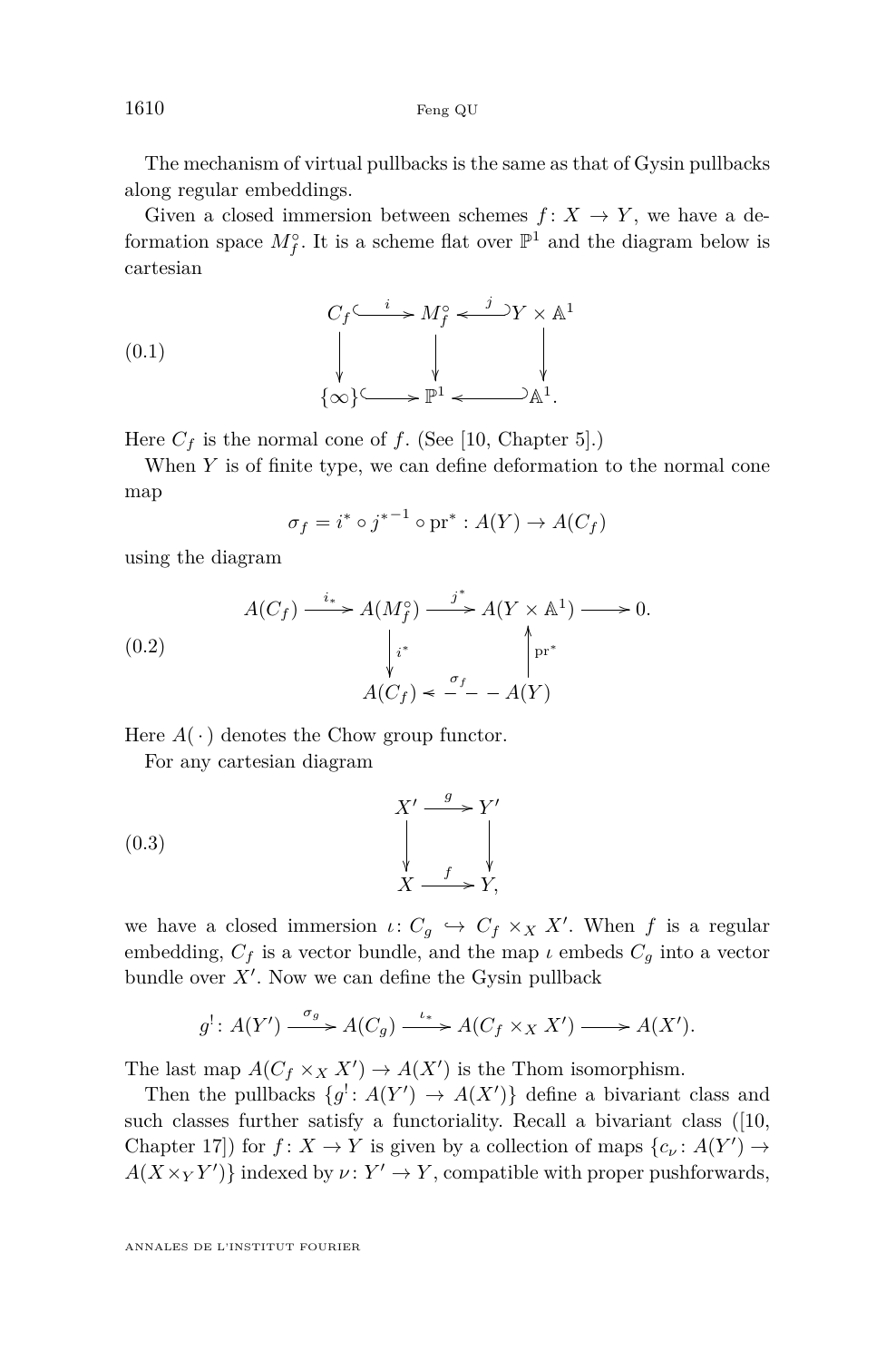flat pull backs, and the functoriality is the statement that for a composition of regular embeddings

$$
X \xrightarrow{i} Y \xrightarrow{j} Z,
$$

we have  $i^! \circ j^! = (j \circ i)^!$ .

It is clear that to define the bivariant class  $f^!$ , the ingredients are deformation spaces, embeddings of normal cones into vector bundles, and a homology theory. As perfect obstruction theories induce embeddings of normal cones into vector bundle stacks, and deformation spaces and Chow groups are extended to Artin stacks by Kresch's work [\[17,](#page-33-2) [18\]](#page-33-3), the above construction can be generalized.

More precisely, given a map  $f: X \to Y$  between algebraic stacks of finite type over *k* such that  $X \to X \times_Y X$  being unramified, we have an algebraic stack  $M_f^{\circ}$  as in [\(0.1\)](#page-2-0), with  $C_f$  being the intrinsic normal cone ([\[4\]](#page-32-3)) for  $f$ .

We have deformation to the normal cone map

$$
\sigma_f \colon A(Y) \to A(C_f).
$$

Together with a closed embedding  $\iota: C_f \to \mathfrak{E}_f$  of  $C_f$  into a vector bundle stack  $\mathfrak{E}_f$ , the virtual pullback

$$
f' : A(Y) \xrightarrow{\sigma_f} A(C_f) \xrightarrow{\iota_*} A(\mathfrak{E}_f) \longrightarrow A(X)
$$

is introduced in [\[23\]](#page-33-0).

Remark 0.1. — A closed embedding  $\iota: C_f \to \mathfrak{E}_f$  corresponds to a perfect obstruction theory for *f*.

The functoriality of virtual pullbacks depends on compatibilities between perfect obstruction theories ([\[4,](#page-32-3) [23\]](#page-33-0)). See Proposition [2.11](#page-16-0) below for a precise statement.

In this note, instead of Chow groups, we work with  $K_0$  groups of coherent sheaves. In Section [1,](#page-4-0) we recall relevant definitions including DM morphisms, perfect obstruction theories, and bivariant classes, and collect some results on  $K_0$  groups of algebraic stacks and deformation spaces. Section [2](#page-10-0) concerns virtual pullbacks. Bivariance follows from properties of the deformation space functor *M*◦ , while functoriality relies furthermore on [\[16,](#page-32-2) Proposition 1] and requires some efforts to prove. In Section [3,](#page-21-0) a localization formula for schemes is proved by the method of [\[5\]](#page-32-4). In Section [4,](#page-25-0) we indicate how arguments in [\[22,](#page-33-4) [24\]](#page-33-5) lead to a degeneration formula in DT theory.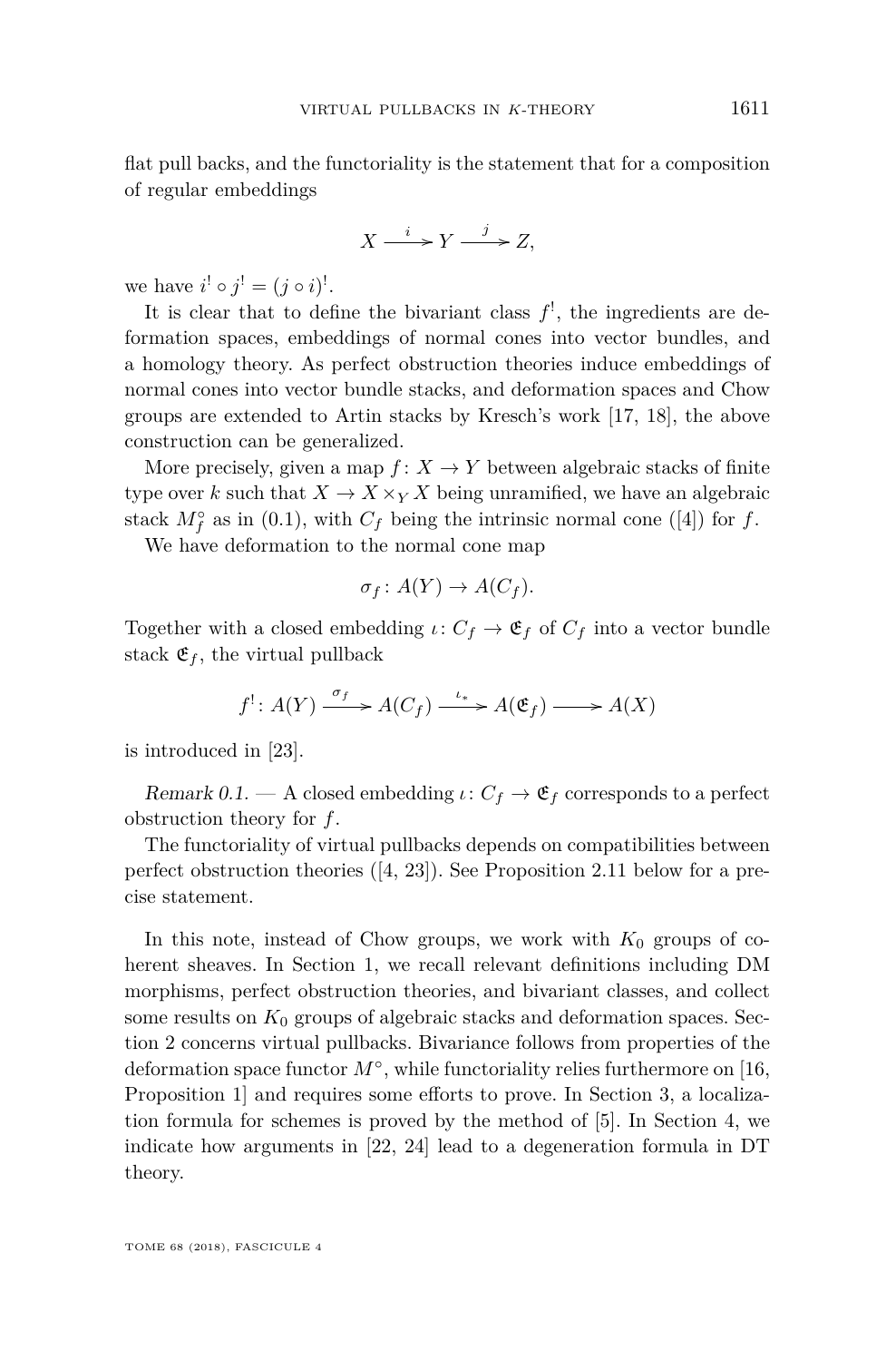#### **1. Preliminaries**

#### **1.1. DM morphisms**

<span id="page-4-0"></span>A morphism  $f: X \to Y$  between algebraic stacks ([\[30,](#page-33-6) Tag 026O]) is DM ([\[30,](#page-33-6) Tag 04YW]) if  $\Delta_f: X \to X \times_Y X$  is unramified. Then for any morphism  $Z \to Y$  from an algebraic space  $Z, X \times_Y Z$  is a DM stack ([\[30,](#page-33-6) 03YO]). In particular, when *X* is a DM stack, *f* is DM.

When *f* is DM, we can represent it as a map between groupoids (in algebraic spaces)  $f_{\bullet}: X_{\bullet} \to Y_{\bullet}$  such that  $f_0: X_0 \to Y_0$  and  $f_1: X_1 \to Y_1$ are unramified. In fact, there exists a commutative diagram



such that vertical arrows are smooth surjective and  $f_0$  is a disjoint union of closed immersions between affine schemes (cf. [\[23,](#page-33-0) Lemma 2.27]). Then  $f_1 = f_0 \times_f f_0$  is unramified, which is easy to see using the diagram

$$
X_1 = X_0 \times_X X_0 \longrightarrow X_0 \times_Y X_0 \longrightarrow Y_1 = Y_0 \times_Y Y_0.
$$
  
\n
$$
\downarrow \qquad \qquad \downarrow
$$
  
\n
$$
X \longrightarrow X \times_Y X
$$

#### **1.2. Deformation spaces**

To each DM morphism  $f: X \to Y$  between algebraic stacks, we have a deformation space  $M_f^{\circ}$ . It is a flat family over  $\mathbb{P}^1$  whose fiber over  $\{\infty\}$  is the intrinsic normal cone  $C_f$ , and over  $\mathbb{A}^1 = \mathbb{P}^1 - \{\infty\}$ , it is isomorphic to the product  $Y \times \mathbb{A}^1$ .

For a closed immersion between schemes,  $M_f^{\circ}$  is constructed in [\[10,](#page-32-1) Chapter 5]. In general,  $M_f^{\circ}$  is constructed by descent ([\[17,](#page-33-2) [18,](#page-33-3) [16\]](#page-32-2)). First, the construction of  $M^{\circ}$  as algebraic spaces for unramified morphisms between algebraic spaces is achieved by using étale groupoids in schemes, as unramified morphisms are étale locally immersions. In general, we can represent *f* as a map between groupoids  $f_{\bullet} : X_{\bullet} \to Y_{\bullet}$ , such that  $f_0, f_1$  are unramified, then  $M_f^{\circ}$  is the stack associated to the smooth groupoid  $M_{f_1}^{\circ} \rightrightarrows M_{f_0}^{\circ}$ .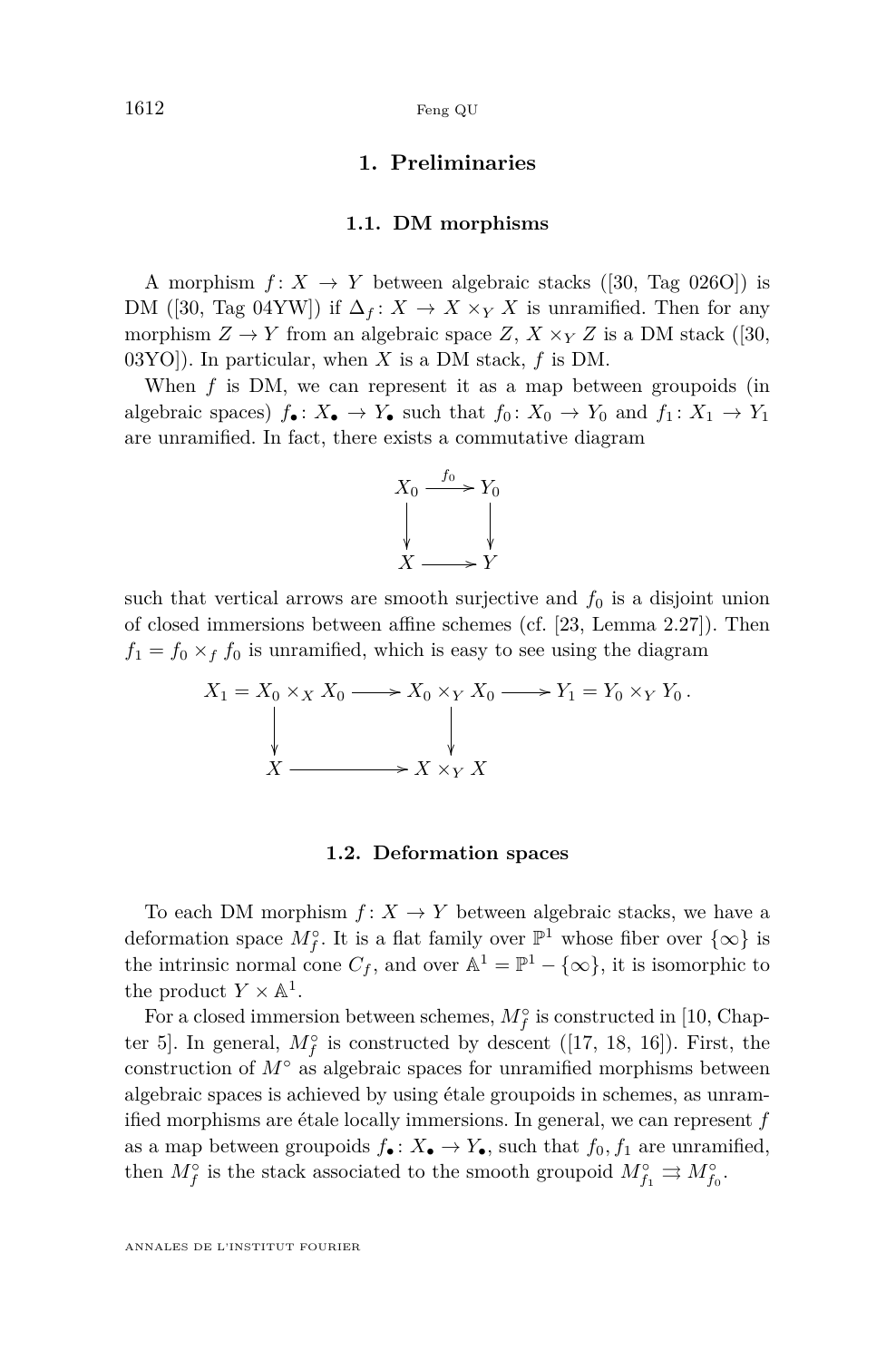<span id="page-5-0"></span>LEMMA 1.1. — Given a DM morphism  $f: X \rightarrow Y$ . The deformation space  $M_f^{\circ}$  is quasi-compact, quasi-separated (qcqs) if and only if *X* and *Y* both are.

Proof. — We will apply results in [\[30,](#page-33-6) Tag 075S] implicitly numerous times in this proof.

For the if direction, as *X* is quasi-compact, *Y* is qcqs, and we can represent *f* as a morphism between groupoids  $f_{\bullet} : X_{\bullet} \to Y_{\bullet}$  such that  $X_0 \to Y_0$ is a closed immersion between affine schemes. Then  $M_{f_0}^{\circ}$  is qcqs, and  $M_f^{\circ}$ is quasi-compact.

As *X* and *Y* are qcqs,  $X_0$  and  $Y_0$  are affine, we see that  $X_1$  and  $Y_1$  are qcqs algebraic spaces.

Assume  $M_{f_1}^\circ$  is qcqs for the moment, as  $M_{f_0}^\circ$  is qcqs,  $M_{f_1}^\circ \to M_{f_0}^\circ \times M_{f_0}^\circ$ is qcqs, it follows that  $M_f^{\circ}$  is quasi-separated. To show that  $M_{f_1}^{\circ}$  is qcqs, represent it as an étale groupoid of immersions, and run the argument above again.

For the only if direction, if  $M_f^{\circ}$  is qcqs, then  $M_f^{\circ} \to \mathbb{P}^1$  is qcqs, so its fibers  $C_f$  and *Y* are qcqs. As the zero section of a cone stack is qcqs,  $X \to \text{Spec } k$ as the composition of  $X \to C_f$  and  $C_f \to \text{Spec } k$  is qcqs.

<span id="page-5-1"></span>PROPOSITION 1.2 (cf. [\[23,](#page-33-0) Theorem 2.31]). — Given a cartesian diagram of algebraic stacks



such that *f* is DM, there is an induced map  $M_g^{\circ} \to M_f^{\circ}$  over  $Y' \to Y$ .  $M_g^{\circ} \to M_f^{\circ} \times_Y Y'$  is an isomorphism when *ν* is flat, and a closed immersion in general.

Remark 1.3. — The proposition is not hard to show assuming the construction of  $M_f^{\circ}$  is independent of groupoid presentations of  $f$ .

Presumably, the deformation space construction gives rise to a functor *M*<sup>○</sup> from the (2,1)-category of morphisms between algebraic stacks to the (3, 1)-category of algebraic 2-stacks, and  $M_f^{\circ}$  is a 1-stack when  $f$  is DM. Assuming the expected properties of  $M^{\circ}$ , one can introduce virtual pullbacks for Artin stacks involving 2-stacks. If we truncate 2-stacks to 1-stacks (i.e., taking  $\pi_{\leq 1}$ ), then we have the version of virtual pullbacks in [\[28\]](#page-33-7), which is similar to working with obstruction sheaves instead of vector bundle stacks. We hope to address these matters in [\[29\]](#page-33-8).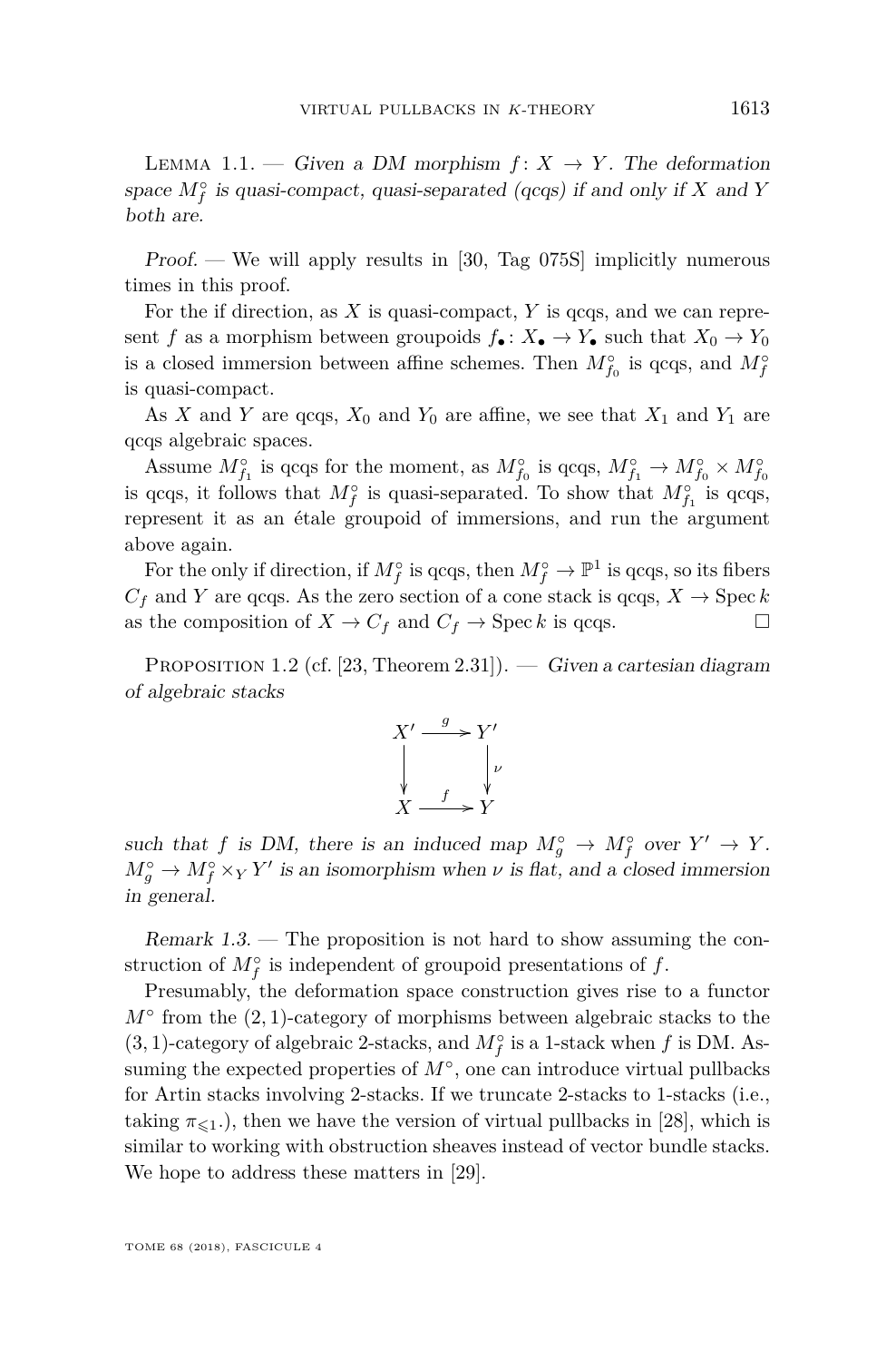#### **1.3. Grothendieck groups of coherent sheaves**

1.3.1.

We will use  $K_0(-)$  to denote the Grothendieck group of an abelian category or a triangulated category. Recall the Grothendieck group of an abelian category A is the abelian group generated by symbols [*a*] for each object *a* in  $A$  modulo relations generated by

$$
[a] = [a'] + [a'']
$$

for each exact sequence

$$
0 \to a' \to a \to a'' \to 0.
$$

The Grothendieck group of a triangulated cateogory *D* is defined similarly, it is the abelian group generatored by  $[x]$  for objects  $x$  in  $D$  and relations

$$
[x] = [x'] + [x'']
$$

for each distinguished triangle  $x' \to x \to x''$ .

Let *D* be a triangulated category with a *t*-structure. Denote  $\mathcal{A}_D$  its heart and  $D^b$  the full subcategory of *D* consisting of bounded objects, i.e.,  $x \in D$ such that  $H^n(x) = 0$  for  $|n| \gg 0$ , here  $H^n = \tau_{\leq n} \tau_{>n} : D \to A_D$ . Note that there is an isomorphism

$$
K_0(D^b)\simeq K_0(\mathcal{A}_D)
$$

given by

$$
[x] \mapsto \sum (-1)^i [H^i(x)].
$$

If we have a triangulated functor  $\mathscr{F} \colon D \to E$  such that  $\mathscr{F}(D^b) \subset \mathscr{F}(E^b)$ , then we have an induced functor  $K_0(D^b) \to K_0(E^b)$ , or equivalently a functor  $K_0(\mathcal{A}_D) \to K_0(\mathcal{A}_E)$ .

1.3.2.

For an algebraic stack *X* locally of finite type over *k*, denote by  $K_0(X) =$  $K_0(\text{Coh}(X))$ , where  $\text{Coh}(X)$  is the abelian category of coherent sheaves on *X*.

Remark  $1.4.$  — (Quasi) Coherent sheaves can be defined using the lisseétale site of *X* as in [\[27,](#page-33-9) Definition 6.1]. See, e.g., [\[14,](#page-32-5) Section 1], for a summary of quasi-coherent sheaves on algebraic stacks.

As maps between  $K_0$  groups are induced by derived functors, it is more flexible to think of  $K_0(X)$  as  $K_0(D_{\text{coh}}^b(X))$ , here  $D_{\text{coh}}^b(X)$  is the full subcategory of the derived category of  $\mathcal{O}_X$ -modules with coherent cohomology.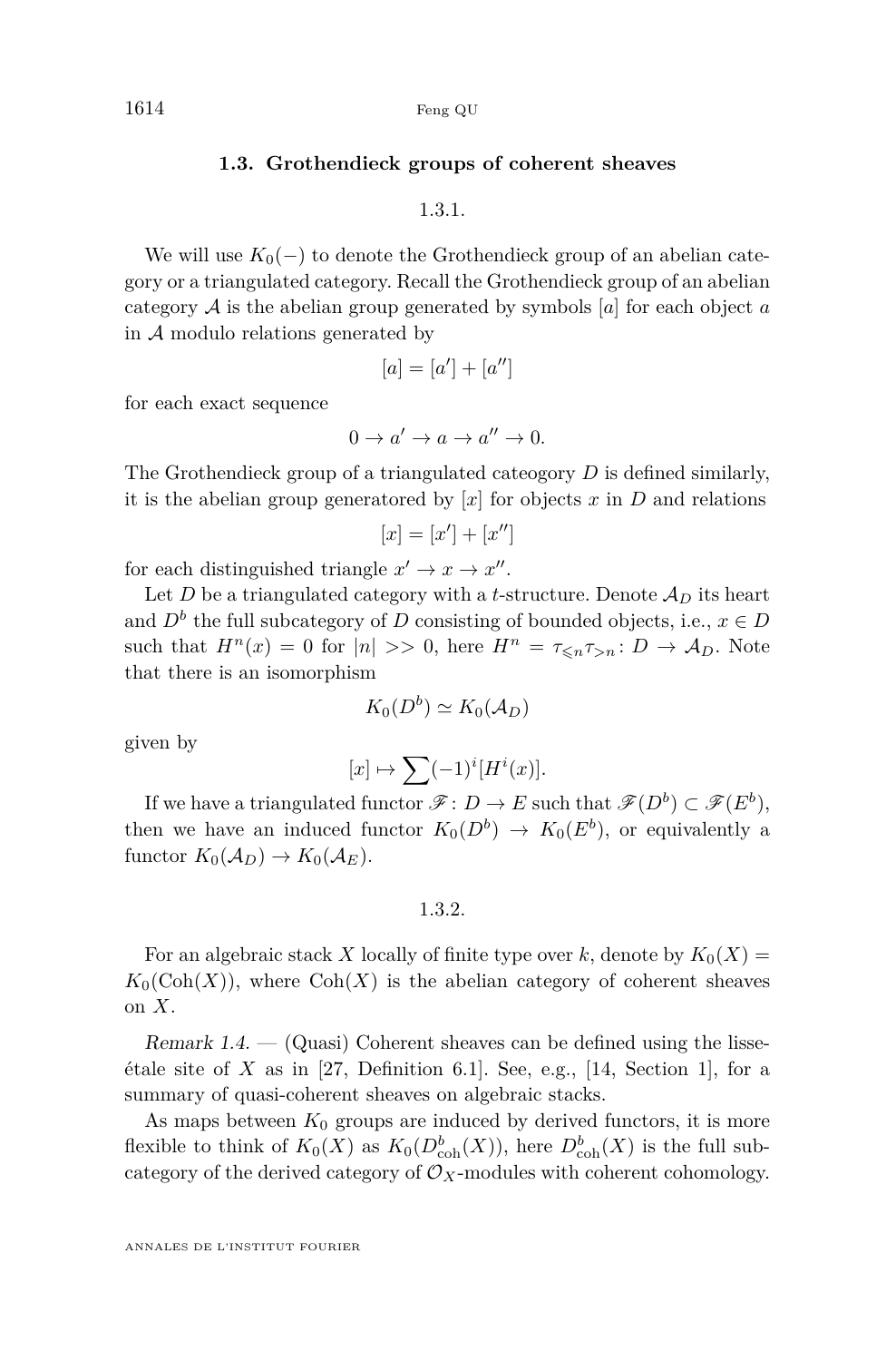For a flat morphism  $f: X \to Y$ , we have the pullback  $f^* \colon \text{Coh}(Y) \to$  $Coh(X)$ , since it is exact by the flatness assumption, we have an induced  $\text{map } f' : K_0(Y) \to K_0(X).$ 

For a proper map  $f: X \to Y$ , we have  $R^if_*F \in \text{Coh}(Y)$  for any coherent sheaf *F* on *X* and each  $i \geq 0$  by [\[26,](#page-33-10) Theorem 1.2], [\[8,](#page-32-6) Theorem 1]. Therefore the map

$$
Rf_*\colon D^+_{\text{qcoh}}(X)\to D^+_{\text{qcoh}}(Y)
$$

induces

$$
Rf_*\colon D^b_{\text{coh}}(X) \to D^+_{\text{coh}}(Y).
$$

If *Rf*<sup>∗</sup> satisfies

<span id="page-7-0"></span>(†)  $Rf_*(D_{coh}^b(X)) \subset D_{coh}^b(Y),$ 

then we can define  $f_*: K_0(X) \to K_0(Y)$  by

$$
[F]\mapsto \sum_n (-1)^n [R^nf_*F].
$$

Because of the condition on the pushfoward map above, we decided to consider pushforwards only along proper DM maps for simplicity.

Remark 1.5. — It is easy to see  $(\dagger)$  is the same as the condition

$$
Rf_*(\mathrm{Coh}(X)) \subset D^b_{\mathrm{coh}}(Y).
$$

Two related notions are "of finite cohomological dimension" ([\[14,](#page-32-5) Definition 2.3]), which requires  $Rf_*(Qcoh(X)) \subset D_{qcoh}^{\leq n}(Y)$  for some *n*, and concentrated ([\[14,](#page-32-5) Definitino 2.4]), which is similar to being universally of finite cohomological dimension. Obviously, a proper map of finite cohomological dimension satisfies ([†](#page-7-0)).

If  $f$  is proper DM, then it is concentrated, in particular, satisfies  $(\dagger)$ , this follows from [\[13,](#page-32-7) Theorem 2.1], or one can employ coarse moduli spaces.

The functor  $K_0(-)$  is covariant with respect to proper DM morphisms, contravariant with respect to flat morphisms. Proper pushfowards commute with flat pullbacks by, e.g., [\[14,](#page-32-5) Lemma  $1.2(4)$ ].

Remark 1.6. — Covariance and contravariance are interpreted with respect to the homotopy category of stacks, as it is easy to see that the flat pullback *f* ! or the proper pushforward *f*<sup>∗</sup> only depends on the homotopy class of *f*.

Let *X* be an algebraic stack, quasi compact and quasi-separated<sup>(1)</sup>, locally of finite type over *k*, and *Z* a closed substack of *X* with complement

<sup>(1)</sup> The map  $X \to X \times X$  is quasi-compact and quasi-separated.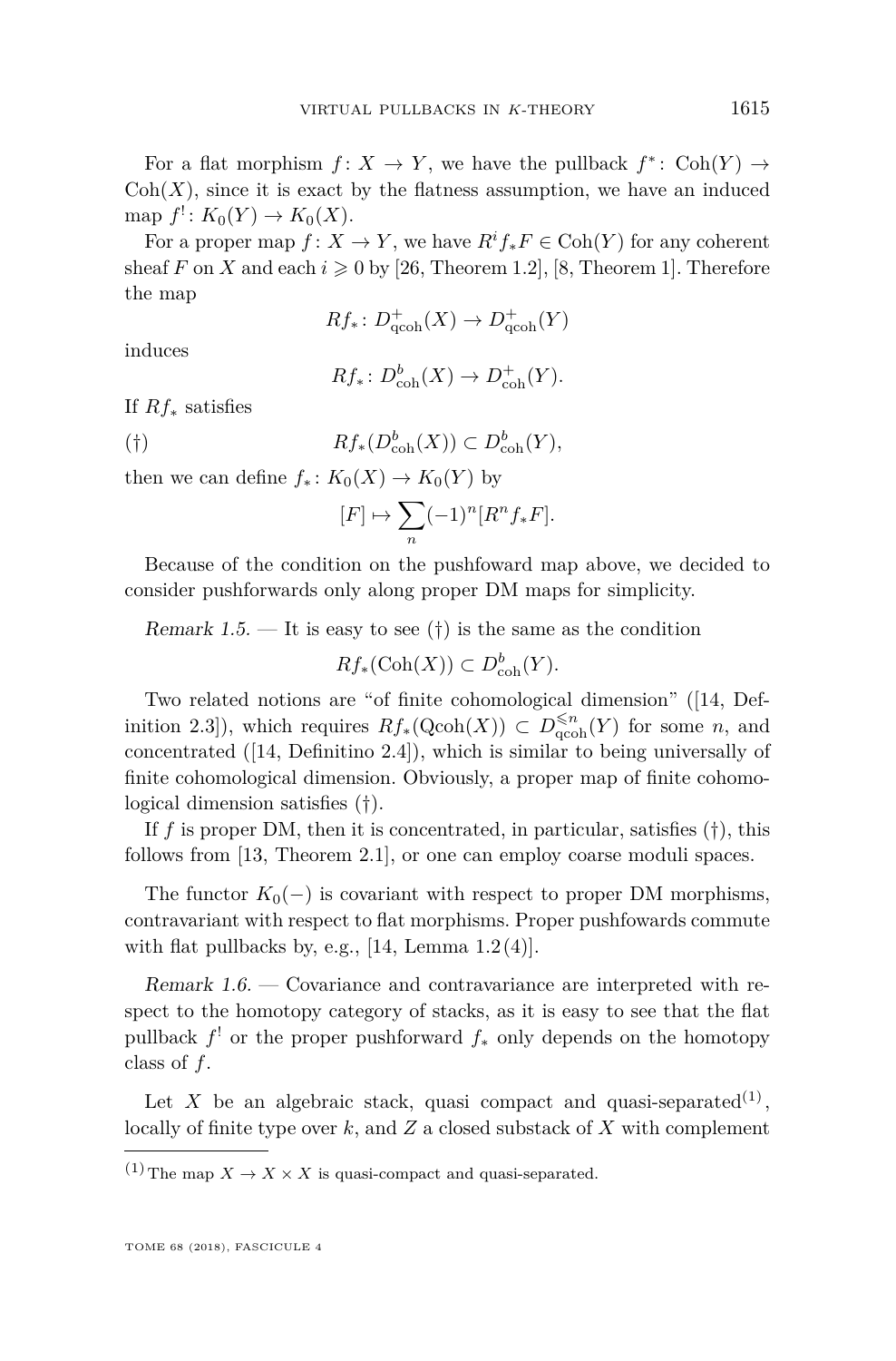*U*, then we have the localization sequence

$$
K_0(Z) \to K_0(X) \to K_0(U) \to 0.
$$

This can be proved as if *X* is a Noetherian scheme using [\[19,](#page-33-11) Proposition 15.4].

For a morphism  $i: X \to Y$  that is smooth locally a regular closed immersion between schemes, we have a Gysin pullback  $i^!$ . Given a cartesian diagram

$$
\begin{array}{ccc}\n & X' \longrightarrow Y' \\
 & \downarrow & \downarrow \\
 & X \longrightarrow Y\n\end{array}
$$

 $i^! \colon K_0(Y') \to K_0(X')$  is given by

<span id="page-8-0"></span>
$$
i^{!}[G] = \sum_{n} (-1)^{n} \operatorname{Tor}_{n}^{Y}(G, \mathcal{O}_{X}),
$$

where  $Tor_n^Y(G,\mathcal{O}_X)$  is the Tor sheaf. Note that  $i^!: K_0(Y) \to K_0(X)$  is given by  $Li^*: D^b_{\text{coh}}(Y) \to D^b_{\text{coh}}(X)$ .

In particular, for the zero section of a vector bundle stack, we have a Gysin pullback.

Remark 1.7. — For a summary of Tor sheaves, see, e.g., [\[3,](#page-32-0) 3.1, 3.2]. To extend results proved for Tor sheaves on schemes to algebraic stacks, we note that the formation of *Tor* in  $(1.1)$  behaves well under flat maps in X, *Y*, and *Y'*.

Gysin pullbacks commute with proper pushforwards and flat pullbacks ([\[3,](#page-32-0) Lemma 3.1, Lemma 3.3]).

When  $i: X \to Y$  is represented by a regular closed immersion, we have

$$
i^!i_*[F] = [F] \otimes \Lambda_{-1}(N_i^{\vee}) \colon K_0(X) \to K_0(Y),
$$

where  $N_i$  is the normal bundle of *i*.

For *F* a coherent sheaf on *X* and *G* a coherent sheaf on *Y* , denote by  $F \boxtimes G$  the sheaf  $\mathrm{pr}_{X}^{*} F \otimes \mathrm{pr}_{Y}^{*} G$  on  $X \times Y$ . As the projection maps  $\mathrm{pr}_{X}, \mathrm{pr}_{Y}$ are flat, we have an induced map

$$
\boxtimes: K_0(X) \times K_0(Y) \to K_0(X \times Y).
$$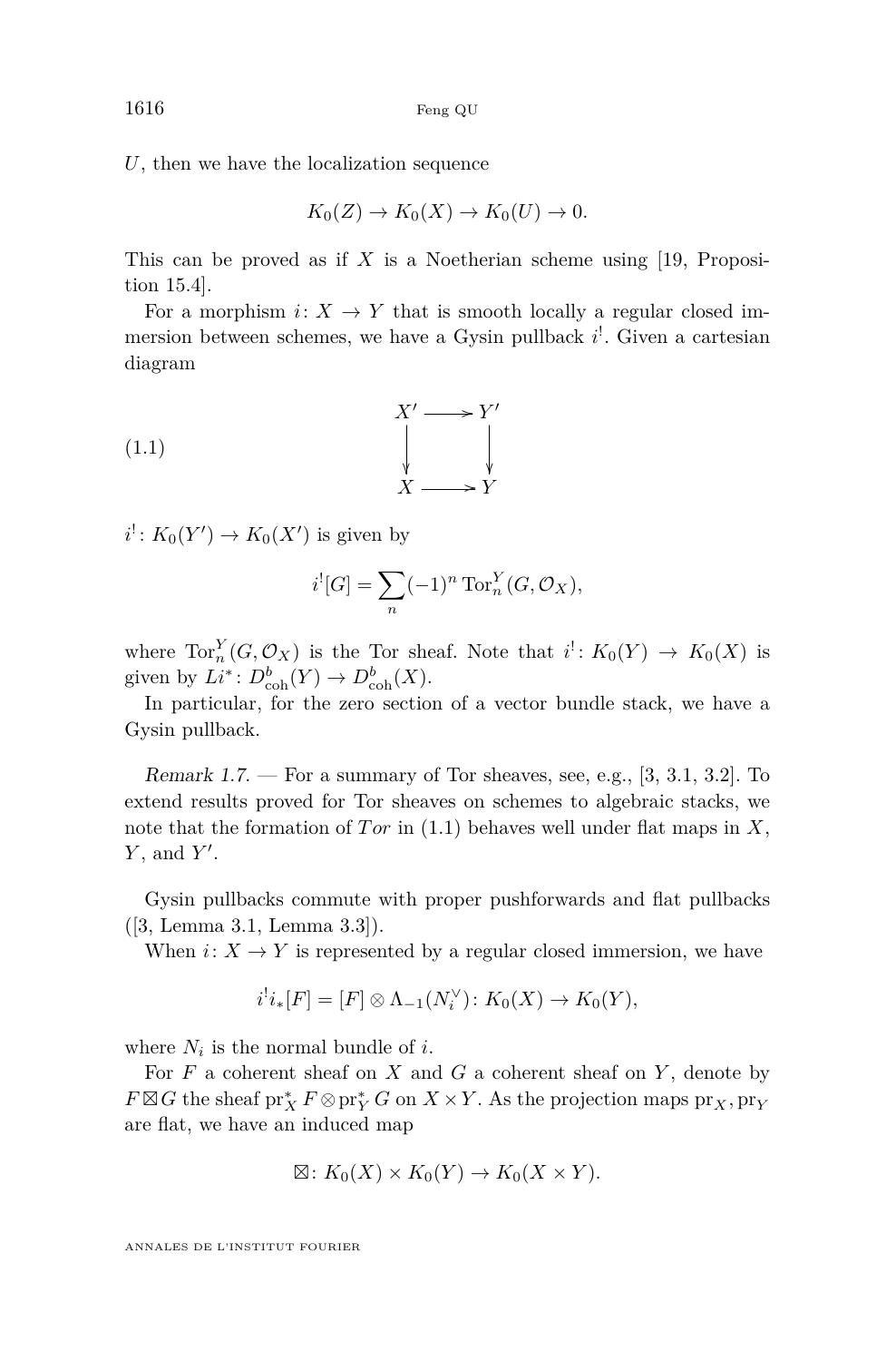#### **1.4. Bivariant classes**

The notion of an operational bivariant class for a representable map between quotient stacks is introduced in [\[3\]](#page-32-0). It is straightforward to adapt the definition there to algebraic stacks in general.

Let  $f: X \to Y$  be a map between algebraic stacks, we have a group op $K^0(X \xrightarrow{f} Y)$  of bivariant classes. A bivariant class *c* in op $K^0(X \xrightarrow{f} Y)$ is given by a collection of maps

$$
c_{\nu} \colon K_0(Y') \to K_0(X \times_Y Y')
$$

indexed by  $\nu: Y' \to Y$ . These maps should commute with proper DM pushforwards, flat pullbacks, and Gysin pullbacks.

Remark 1.8. — Proper DM pushforwards are not too restrictive, considering pushforwards in Chow groups (with rational coefficients) are defined only for proper DM morphisms.

#### **1.5. Perfect obstruction theories**

Given a morphism  $f: X \to Y$  between algebraic stacks, denote by  $\mathbb{L}_f \in$  $D_{\rm qcoh}^{\leq 1}(X)$  the cotangent complex of *f*. Here  $D_{\rm qcoh}(X)$  is the full subcategory of the derived category of  $\mathcal{O}_X$ -modules (on the lisse-étale site of X) with quasi-coherent cohomology sheaves. Cotangent complexes for algebraic stacks behave the same as those for schemes ([\[2,](#page-32-8) 2.4]).

An obstruction theory for *f* is given by a map  $\phi: E^{\bullet} \to \mathbb{L}_f$  in  $D_{\text{qcoh}}(X)$ such that  $h^1(\phi), h^0(\phi)$  are isomorphisms,  $h^{-1}(\phi)$  is surjective. If  $E^{\bullet}$  is a perfect complex of tor amplitude [−1*,* 1], then it is called a perfect obstruction theory (POT) ([\[28,](#page-33-7) Definition 3.1]).

When *f* is DM,  $\mathbb{L}_f \in D_{\text{qcoh}}^{\leq 0}(X)$ , and a perfect obstruction theory  $\phi: E^{\bullet} \to$  $\mathbb{L}_f$  induced a closed embedding  $C_f \leftrightarrow \mathfrak{E}_f$  between cone stacks, where  $\mathfrak{E}_f = h^1/h^0(E^{\bullet \vee})$  ([\[4,](#page-32-3) [28\]](#page-33-7)), and any such imbedding corresponds to some POT. So a POT can be viewed either as some map in the derived category or an embedding of the intrinsic normal cone into some vector bundle stack. We will switch between these two viewpoints freely.

For a cartesian diagram

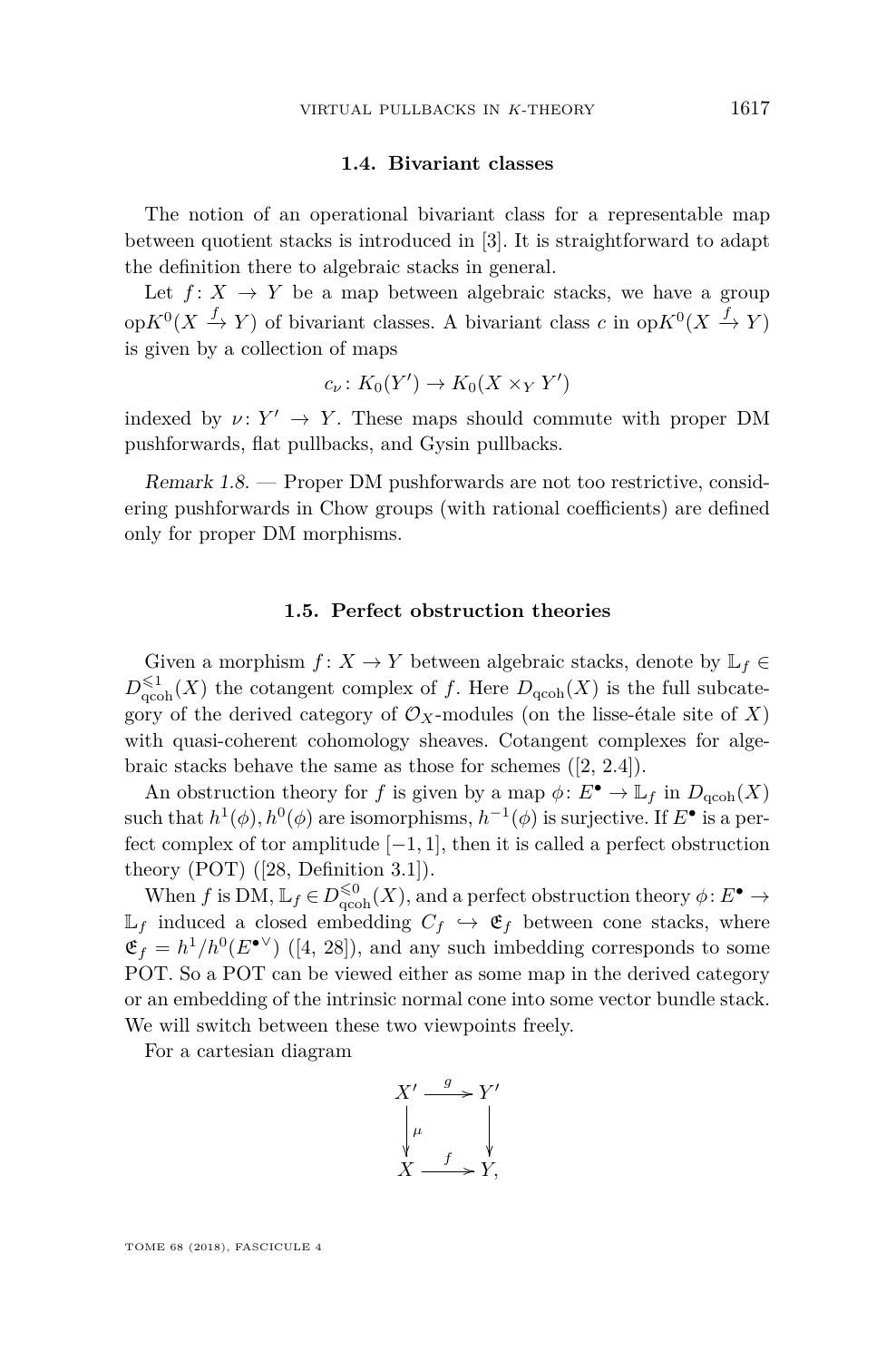a POT  $E^{\bullet} \to \mathbb{L}_f$  induces a POT  $\mu^* E^{\bullet} \to \mathbb{L}_g$  for g, it is given by the composition

$$
\mu^* E^{\bullet} \to \mu^* \mathbb{L}_f \to \mathbb{L}_g.
$$

The induced embedding of  $C_g$  is given by the compostion

$$
C_g \hookrightarrow C_f \times_X X' \hookrightarrow \mathfrak{E}_f \times_X X'.
$$

#### **2. Virtual Pullbacks**

<span id="page-10-0"></span>In this section, all stacks are of finite type and quasi-separated over *k*.

#### **2.1. Deformation to the normal cone map**

Let  $f: X \to Y$  be a DM morphism between algebraic stacks. As  $M_f^{\circ}$  is qcqs by Lemma [1.1,](#page-5-0) we have a localization sequence to define the deformation to the normal cone map

$$
\sigma_f = i^* \circ j^{*-1} \circ \text{pr}^* \colon K_0(Y) \to K_0(C_f)
$$

using *K*-theoretic version of  $(0.2)$ . (See [\[10,](#page-32-1) p. 352].)

<span id="page-10-2"></span>PROPOSITION  $2.1.$  — Consider a cartesian diagram between algebraic stacks

$$
X' \xrightarrow{g} Y' \downarrow_{\nu}
$$
  
\n
$$
\downarrow_{\nu}
$$
  
\n
$$
X \xrightarrow{f} Y,
$$

<span id="page-10-1"></span>where *f* is DM. Let  $\xi: C_g \to C_f$  be the induced map between cone stacks.

(1) if  $\nu$  is proper DM, then

$$
\xi_* \circ \sigma_g = \sigma_f \circ \nu_* \colon K_0(Y') \to K_0(C_f).
$$

(2) if  $\nu$  is flat, then  $\xi$  is flat, and

$$
\sigma_g \circ \nu^! = \xi^! \circ \sigma_f \colon K_0(Y) \to K_0(C_g).
$$

Proof. — We treat the proper pushforward case, the flat pullback case is similar and easier.

As  $Y' \to Y$  is proper DM, so is  $M_g^{\circ} \to M_f^{\circ}$ , since it is the composition of a closed immersion  $M_g^{\circ} \to M_f^{\circ} \times_{Y'} Y$  by Proposition [1.2,](#page-5-1) and proper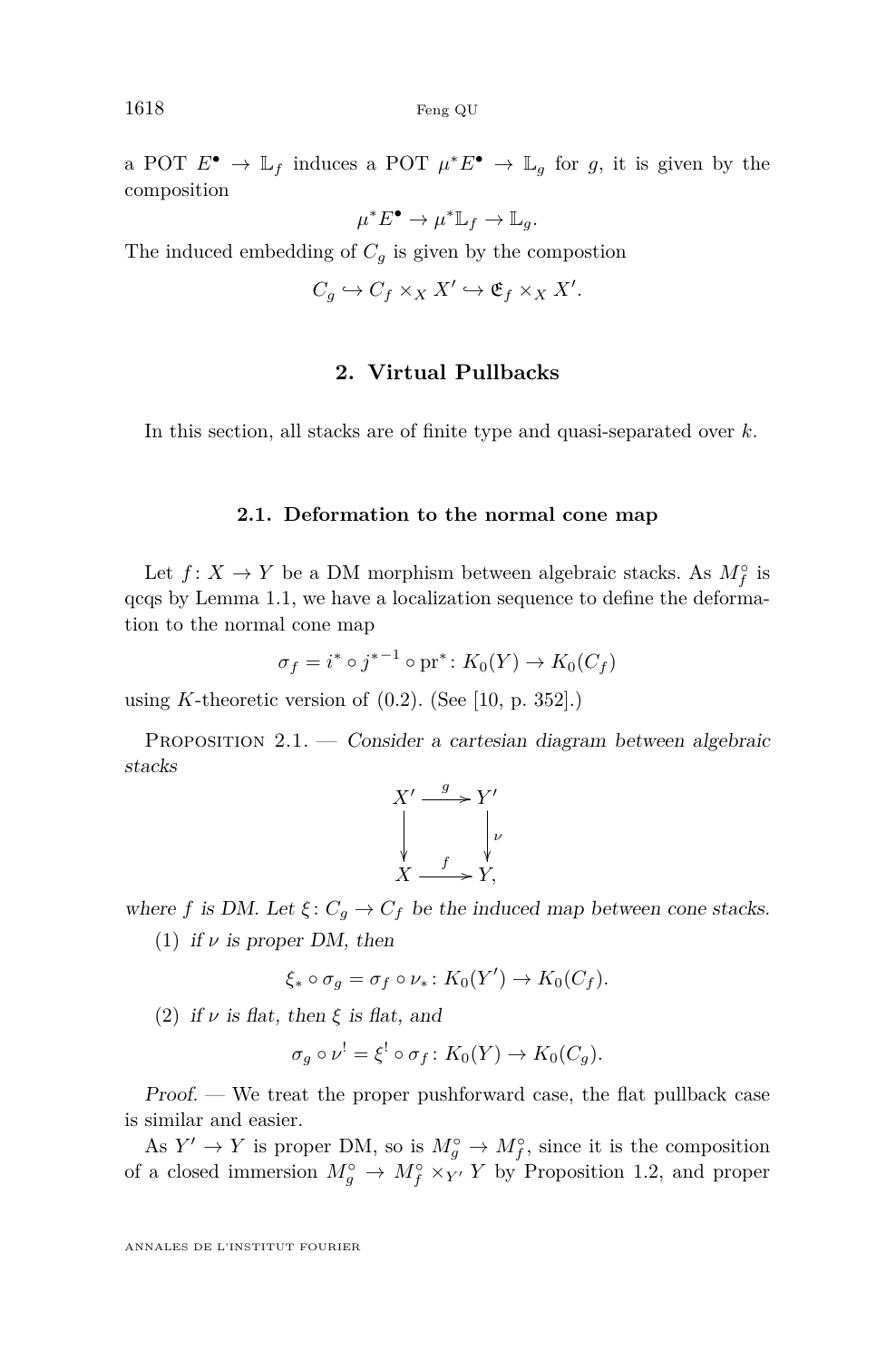DM map  $M_f^{\circ} \times_{Y'} Y \to M_f^{\circ}$ . The map  $M_g^{\circ} \to M_f^{\circ}$  induces a commutative diagram

$$
K_0(C_g) \longrightarrow K_0(M_g^{\circ}) \longrightarrow K_0(Y' \times \mathbb{A}^1) \longrightarrow 0
$$
  
\n
$$
\downarrow \varepsilon_*
$$
  
\n
$$
K_0(C_f) \longrightarrow K_0(M_f^{\circ}) \longrightarrow K_0(Y \times \mathbb{A}^1) \longrightarrow 0,
$$

where horizontal arrows are localization sequences, and vertical arrows are proper pushforwards. Using the commutativity between flat pullbacks, proper pushforwards, and Gysin pullbacks, a diagram chase gives the result of  $(1)$ .

#### **2.2. Virtual pullbacks**

Definition 2.2 (cf. [\[23,](#page-33-0) Definition 3.7]). — Assume *f* is DM, a perfect obstruction theory  $(POT) \phi : E^{\bullet} \to \mathbb{L}^{\bullet}_f$  for  $f : X \to Y$  gives rise to a closed immersion  $\iota : C_f \hookrightarrow \mathfrak{E}_f$ , where  $\mathfrak{E}_f = h^1/h^0(E^{\bullet \vee})$ . Using this immersion, we can define a virtual pullback

$$
f^!\colon K_0(Y)\to K_0(X)
$$

as the composition:

$$
K_0(Y) \xrightarrow{\sigma_f} K_0(C_f) \xrightarrow{\iota_*} K_0(\mathfrak{E}_f) \xrightarrow{\cdot s^!} K_0(X),
$$

where *s* is the zero section of  $\mathfrak{E}_f$ , *s*<sup>!</sup> its Gysin pullback.

The virtual structure sheaf  $\mathcal{O}_{\phi}$  is defined as  $f'(\mathcal{O}_Y)$ .

Remark 2.3. — When f is smooth and DM, the identity map of  $\mathbb{L}_f$  gives rise to a POT, and the virtual pullback is the same as the flat pullback.

#### **2.3. Bivariance**

Consider a cartesian diagram

$$
X' \xrightarrow{g} Y'
$$
  
\n
$$
\downarrow^{\mu} \qquad \qquad \downarrow^{\prime}
$$
  
\n
$$
X \xrightarrow{f} Y,
$$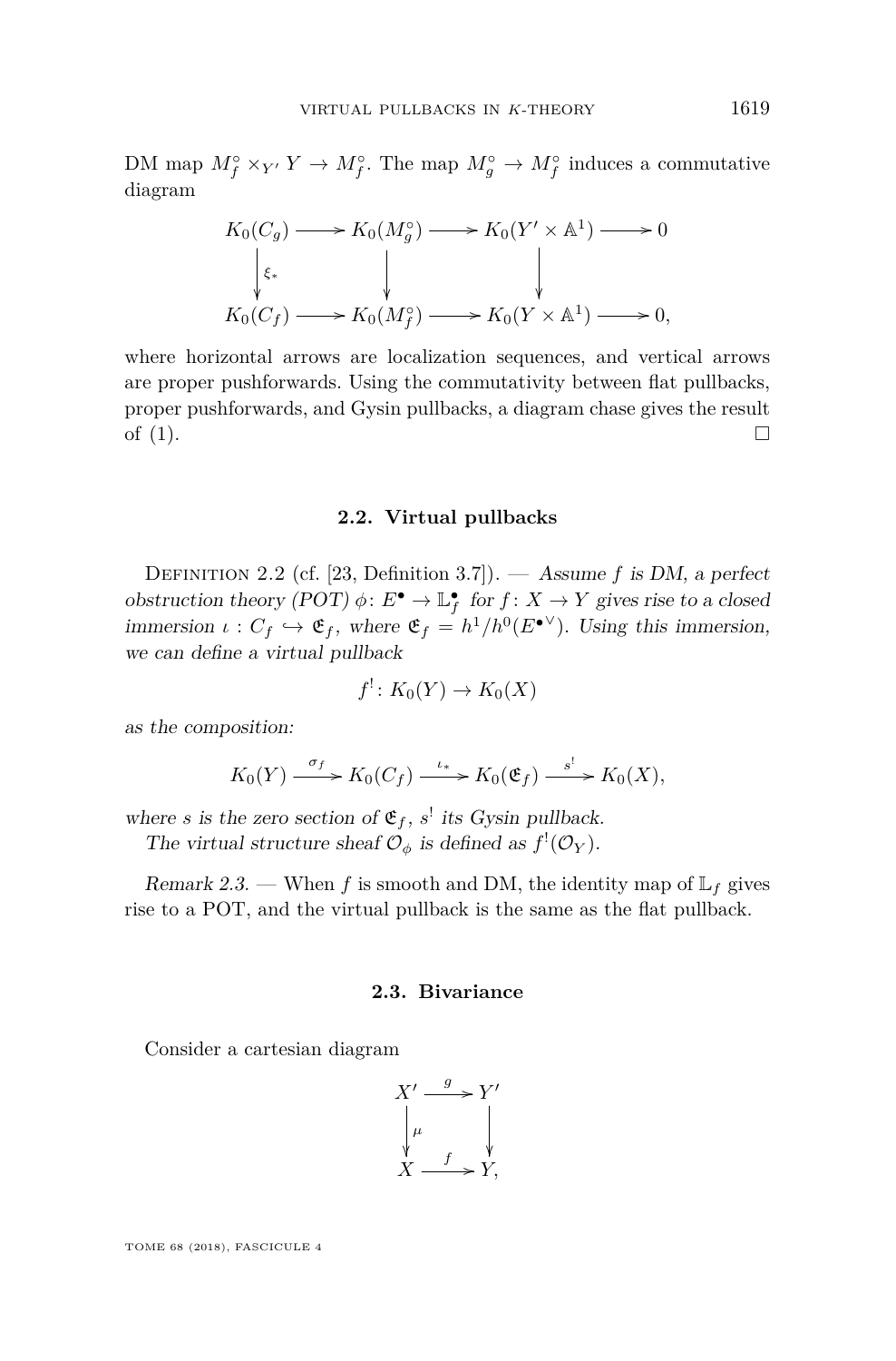a POT  $E^{\bullet} \to \mathbb{L}_f$  induces a POT  $\mu^* E^{\bullet} \to \mathbb{L}_g$  for *g*, so we have a map  $g^{!}: K(Y') \to K(X').$ 

We will show that the collection of maps  $g' : K(Y') \to K(X')$  for each  $Y' \to Y$  defines a bivariant class, denoted by  $f' \in op K^0(X \xrightarrow{f} Y)$ .

PROPOSITION 2.4 (cf. [\[10,](#page-32-1) Example 17.6.4]).  $-f'$  commutes with proper DM pushforwards and flat pullbacks.

 $Proof.$  — This follows from Proposition [2.1.](#page-10-2)

PROPOSITION 2.5 (Commutativity). — Given a cartesian diagram



such that we have defined virtual pullback  $f^!, \nu^!,$  then  $f^! \circ \nu^! = \nu^! \circ f^!$ .

 $Proof.$  — It is enough to show

$$
f^! \circ \nu^! = \nu^! \circ f^! \colon K_0(Y) \to K_0(X').
$$

Consider the cartesian diagram

(2.1)  
\n
$$
\begin{array}{ccc}\nC_f \times_Y C_\nu \longrightarrow g^* C_\nu \xrightarrow{h} C_\nu \\
& \downarrow & \downarrow \\
\mu^* C_f \longrightarrow X' \xrightarrow{g} Y' \\
& \downarrow \varepsilon & \downarrow \mu \\
C_f \longrightarrow X \xrightarrow{f} Y, \\
& \downarrow \varepsilon & \downarrow \nu \\
& \downarrow \varepsilon & \downarrow \nu \\
& \downarrow \varepsilon & \downarrow \nu \\
& \downarrow \varepsilon & \downarrow \nu \\
& \downarrow \varepsilon & \downarrow \nu \\
& \downarrow \varepsilon & \downarrow \nu \\
& \downarrow \varepsilon & \downarrow \nu \\
& \downarrow \varepsilon & \downarrow \nu\n\end{array}
$$

Unravel the definition, it is easy to see that  $\nu^! \circ f^!$  is the composition of  $\sigma_f$ , *σξ* pushfoward along  $C_{\xi} \hookrightarrow C_f \times_Y C_{\nu} \hookrightarrow \mathfrak{E}_f \times_Y \mathfrak{E}_{\nu}$ , and Gysin pullback along  $X' \to \mathfrak{E}_f \times_Y \mathfrak{E}_\nu$ .

Consider the double deformation space  $\pi$ :  $M_f \times_Y M_\nu \to \mathbb{P}^1 \times \mathbb{P}^1$ , and principal cartier divisor  $D, E$  on  $M_f \times_Y M_\nu$  correspondes to  $\{\infty\} \times \mathbb{P}^1$  and  $\mathbb{P}^1 \times {\infty}$ . Given a coherent sheaf *F* on *Y*, pullback it to  $\pi^{-1}(\mathbb{A}^2) = Y \times \mathbb{A}^2$ , then extends to  $\tilde{F}$  on  $M_f \times_Y M_\nu$ , one can check that the pushforward of  $\sigma_{\xi} \circ \sigma_f([F])$  along  $C_{\xi} \hookrightarrow C_f \times_Y C_{\nu}$  is given by  $i_E^! \circ i_D^!([\tilde{F})]$  in  $K(C_f \times_Y C_{\nu})$ . Now we see that proposition is a consequence of  $i_D^! \circ i_E^! = i_E^! \circ i_D^!$ .  $\Box$ 

THEOREM  $2.6.$  — Virtual pullbacks are bivariant classes.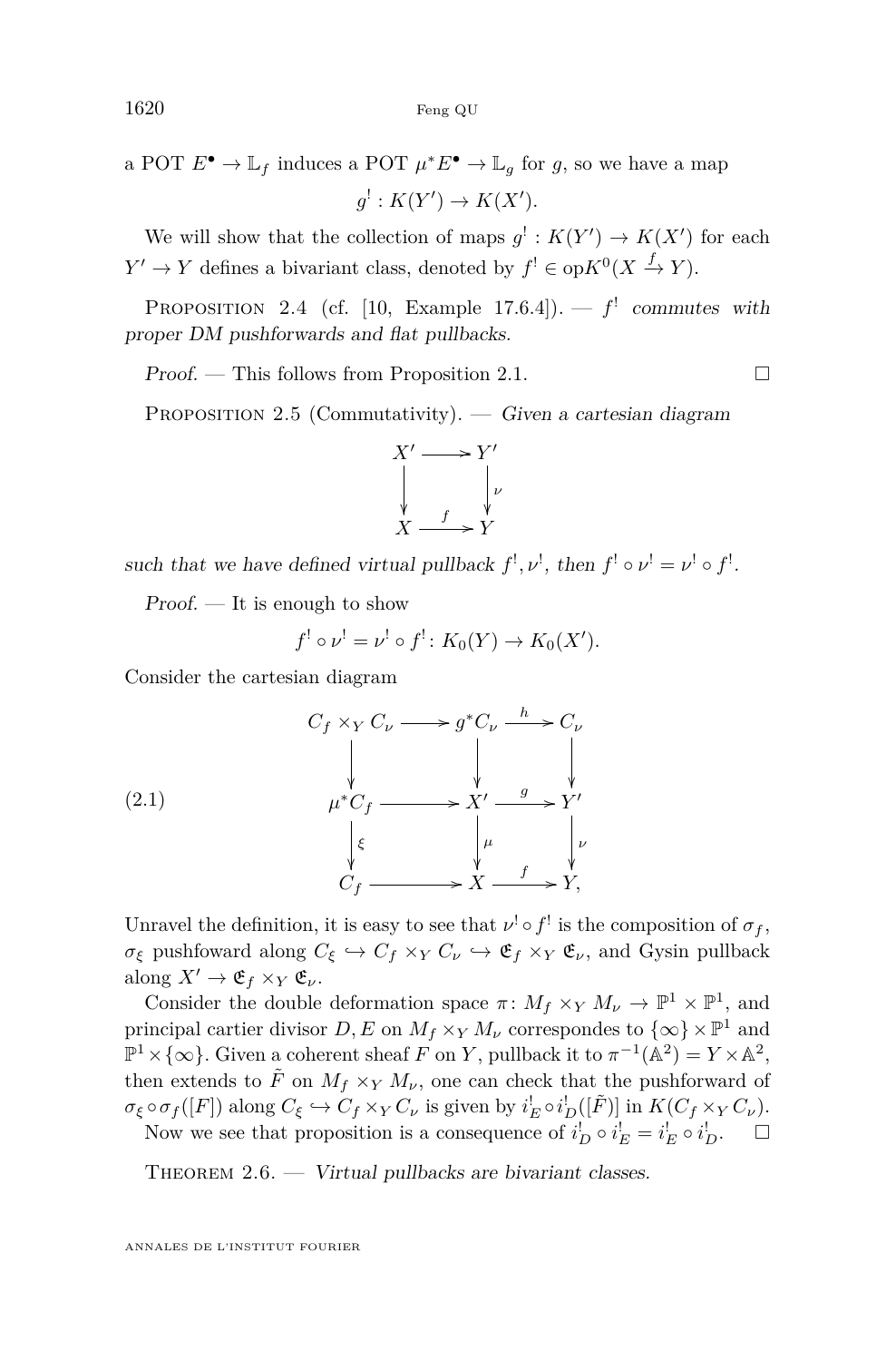Proof. — Since we have proved virtual pullbacks commute with proper DM pushforwards, flat pullbacks, and Gysin pullbacks, they are bivariant classes.  $\Box$ 

Remark 2.7. — In fact, as a virtual pullback is determined by flat pullbacks, proper pushforwards and Gysin pullbacks, one can show that virtual pullbacks commute with bivariant classes. In particular, they commute with refined Gysin maps (See e.g., [\[3,](#page-32-0) Section 3])

#### **2.4. Functoriality**

We will need the local description of deformation spaces. Consider *f*: Spec(*A*/*I*) → Spec *A*, recall  $M_f^{\circ}$  over  $\mathbb{P}^1 - \{0\}$  is given by the  $k[T]$ algebra

$$
A[T] \oplus \bigoplus_{n>0} \frac{I^n}{T^n} \subset A[T, T^{-1}],
$$

and we see that over  $P^1 - \{0\} - \{\infty\}$  where  $\{\infty\}$  is the point  $T = 0$ , we get the  $k[T, T^{-1}]$  algebra  $A[T, T^{-1}]$ .

Lemma 2.8. — Let *C* be a cone stack over an algebraic stack *Y* , and *s*: *Y* → *C* the zero section, then the deformation space  $M_s^{\circ}$  is given by the associated *C* bundle over  $\mathbb{P}^1$  of the principal  $G_m$  bundle over  $\mathbb{P}^1$  determined by  $\mathcal{O}(-1)$ . Here the  $G_m$  action on *C* is induced by the multiplicative action of  $\mathbb{A}^1$  on *C* as a cone stack. In particular, the intrinsic normal cone  $C_s$  is isomorphism to *C*, and  $\sigma_s$ :  $K_0(C) \to K_0(C_s)$  is the identity.

Proof. — First consider the case when *Y* is a scheme and *C* is a cone. Locally *Y* is given by an affine scheme Spec *A* and  $C = \text{Spec } S_{\bullet}$ , where  $S_{\bullet}$ is an *A* algebra generated over  $S_0 = A$  by  $S_1$ . As  $Y \to C$  is given by the ideal  $S_+ = \bigoplus_{n>0} S_n$ ,  $M_s^{\circ}$  over  $\mathbb{P}^1 - \{0\}$  is given by

<span id="page-13-0"></span>
$$
S_{\bullet}[T] \oplus \bigoplus_{n>0} \frac{S_{+}^{n}}{T^{n}} = \left(\bigoplus_{d\geqslant 0} \frac{S_{d}}{T^{d}}\right)[T].
$$

There is an isomorphism

(2.2) 
$$
S_{\bullet}[T] \simeq \left(\bigoplus_{d\geqslant 0} \frac{S_d}{T^d}\right)[T]
$$

functorial in  $S_{\bullet}$ , which maps any element *x* in  $S_d$  to  $\frac{x}{T^d}$ , and *T* to *T*.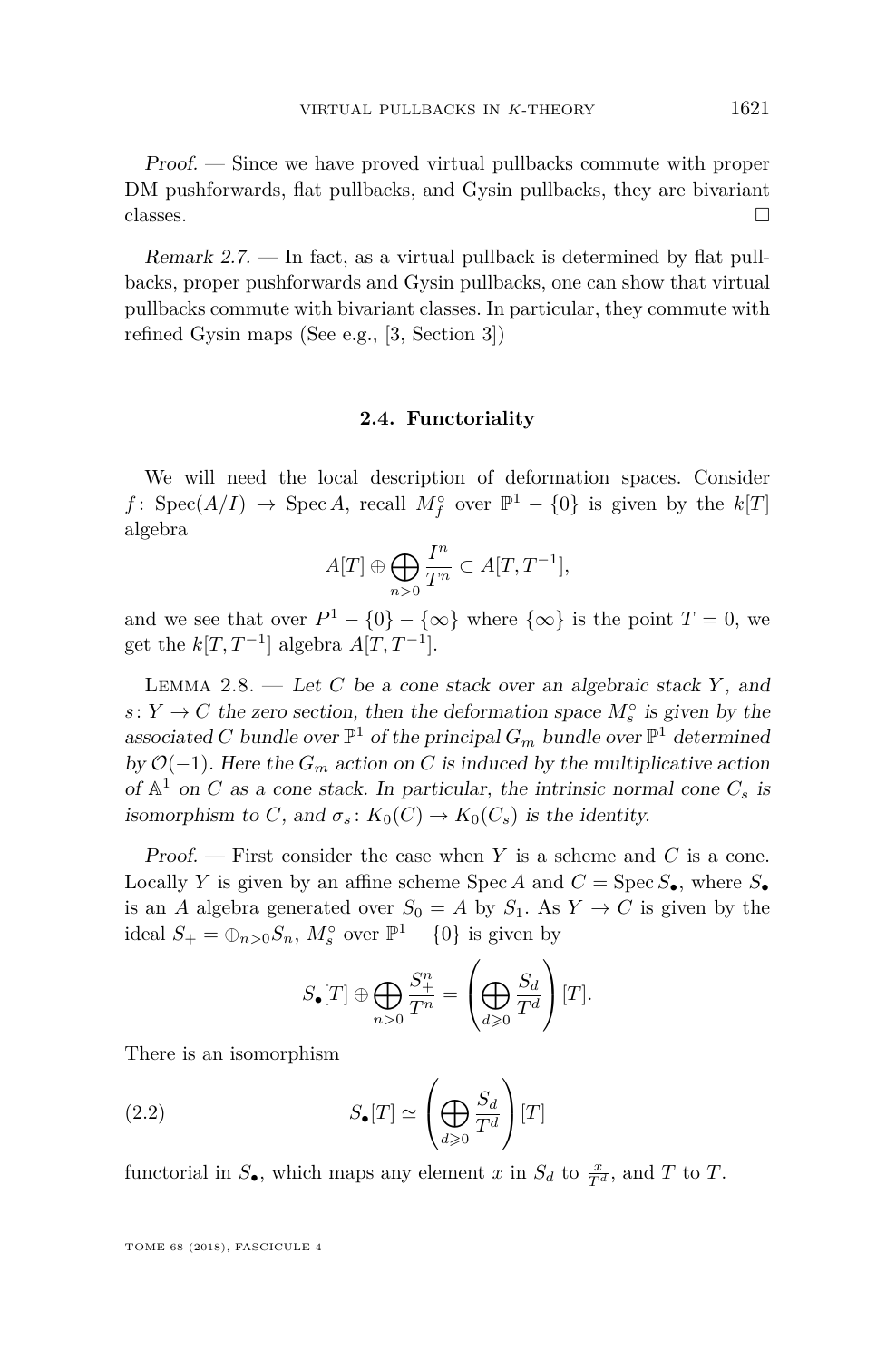Consider the isomorphism  $(2.2)$  over  $\mathbb{P}^1 - \{0\} - \{\infty\}$ , the right hand side is isomorphic to  $S_{\bullet}[T, T^{-1}]$  via

$$
S_{\bullet}[T]\oplus \bigoplus_{n>0}\frac{S^{n}_{+}}{T^{n}}\subset S_{\bullet}[T,T^{-1}]
$$

and [\(2.2\)](#page-13-0) induces

$$
S_{\bullet}[T, T^{-1}] \simeq S_{\bullet}[T, T^{-1}]
$$

that corresponds to the isomorphism

$$
C \times \mathbb{A}^1 - \{0\} \to C \times \mathbb{A}^1 - \{0\}
$$

that maps  $(a, \lambda)$  to  $(\lambda^{-1}a, \lambda)$ . Now we see  $M_s^{\circ}$  is the pushout

$$
C \times \mathbb{A}^1 - \{0\} \xrightarrow{(a,t^{-1}) \mapsto (a,t^{-1})} C \times \mathbb{P}^1 - \{\infty\}.
$$
  

$$
\downarrow (a,t^{-1}) \mapsto (t^{-1}a,t)
$$
  

$$
C \times \mathbb{P}^1 - \{0\}
$$

Here *t* is the coordinate on  $\mathbb{P}^1 - \{0\}.$ 

The map  $M_s^{\circ} \to C$  is given by projection to *C* over  $\mathbb{P}^1 - {\infty}$ , and  $(b, t) \mapsto bt$  over  $\mathbb{P}^1 - \{0\}.$ 

By the functorial nature of these identifications and the descent construction of deformation spaces, we see that the lemma works for *Y* an algebraic space and *C* a cone over *Y* . In general, first choose a smooth cover of *Y* by a scheme  $U \to Y$ , such that  $C \times_Y U$  has a global presentation  $[D/E]$  as a cone stack, then *s* is represented by the groupoid

$$
U \times_Y U \longrightarrow D \times_C D
$$
  
\n
$$
\downarrow \qquad \qquad \downarrow \qquad \qquad \downarrow
$$
  
\n
$$
U \longrightarrow D,
$$

and we are back to the case for cones over algebraic spaces.

To see that  $\sigma_s$  is the identity, note that over  $\mathbb{P}^1 - \{0\}$ ,  $M_f^{\circ}$  is given by  $C \times \mathbb{A}^1$ , and the pullback to *C* via  $\{t\} \to \mathbb{A}^1$  is independent of *t*.

Remark  $2.9.$  – The proof also shows that given a commutative diagram

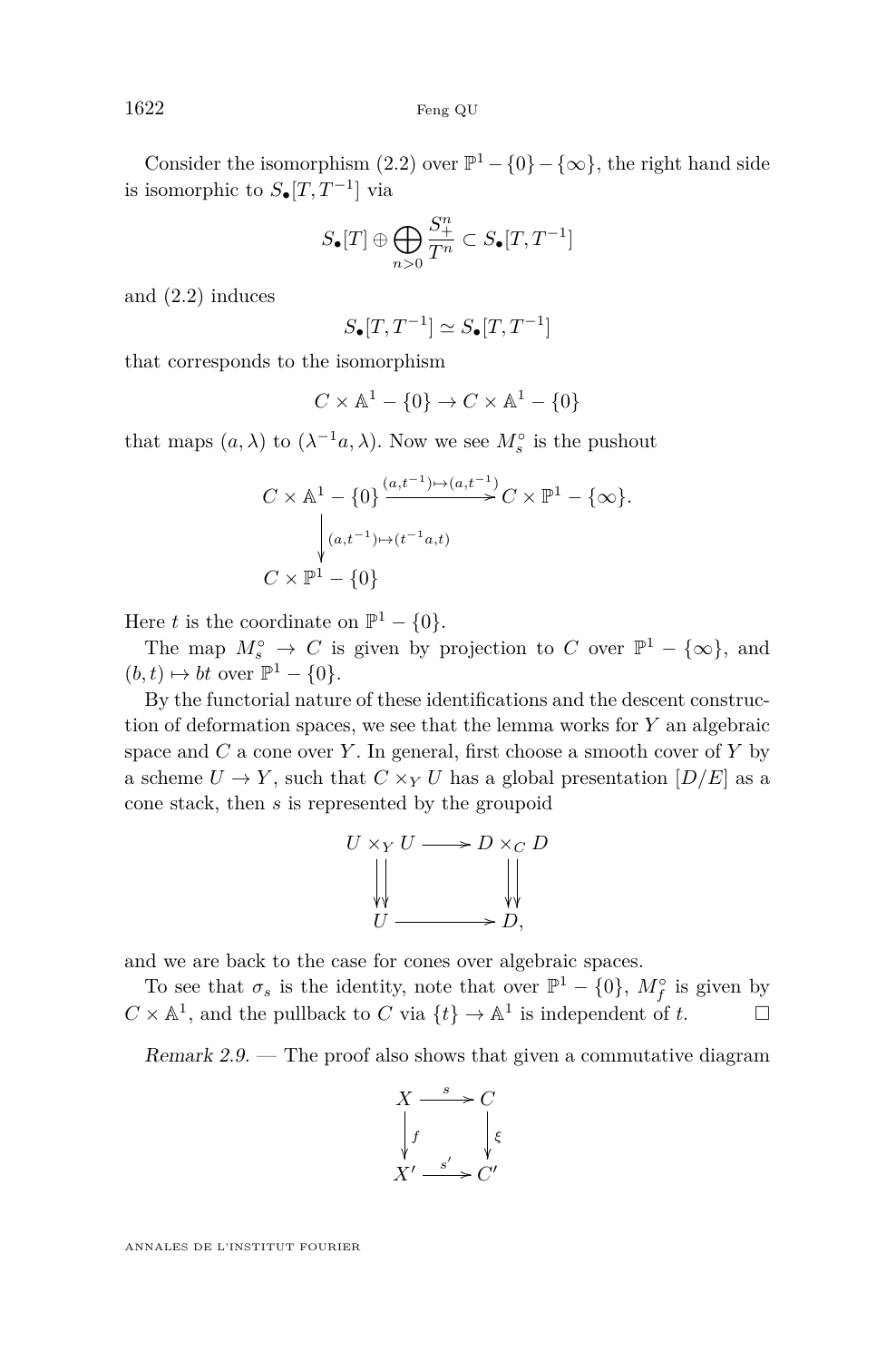where the horizontal arrows are zero sections of cone stacks, and *ξ* is equivariant with respect to their  $\mathbb{A}^1$  action, the induced map  $M_s^{\circ} \to M_{s'}^{\circ}$  over  $\mathbb{P}^1$  is given fiberwise by  $\xi: C \to C'.$ 

<span id="page-15-3"></span>LEMMA 2.10. — Given a map  $f: X \to Y$ , a stack  $\pi: C \to Y$  over *Y* with a section  $s: Y \to C$ .

<span id="page-15-0"></span>(1) The triangle

$$
f^* \mathbb{L}_s \mathchoice{\longrightarrow}{\rightarrow}{\rightarrow}{\rightarrow} \mathbb{L}_{s \circ f} \mathchoice{\longrightarrow}{\rightarrow}{\rightarrow}{\rightarrow} \mathbb{L}_f
$$

associated to  $X \to Y \to C$  is isomorphic to

$$
f^* \mathbb{L}_s \longrightarrow f^* \mathbb{L}_s \oplus \mathbb{L}_f \longrightarrow \mathbb{L}_f ,
$$

<span id="page-15-1"></span>(2) We have an induced closed immersion

$$
C_{s \circ f} \to C_f \times_X f^* C_s.
$$

<span id="page-15-2"></span>(3) Assume  $E_f \to \mathbb{L}_f$  (resp.  $E_s \to \mathbb{L}_s$ ) is a POT for *f* (resp. *s*). Then we can construct a compatible triple

$$
f^*E_s^\bullet \xrightarrow{\hspace{1cm}} f^*E_s^\bullet \oplus E_f^\bullet \xrightarrow{\hspace{1cm}} E_f^\bullet
$$
  
\n
$$
\downarrow \qquad \qquad \downarrow \qquad \qquad \downarrow
$$
  
\n
$$
f^*L_s \xrightarrow{\hspace{1cm}} f^*L_s \oplus \mathbb{L}_f \simeq \mathbb{L}_{s \circ f} \xrightarrow{\hspace{1cm}} \mathbb{L}_f,
$$

Let  $\mathfrak{E}_f$  ( $\mathfrak{E}_s$ ) be  $h^1/h^0(E_f^{\bullet \vee})$  ( $h^1/h^0(E_s^{\bullet \vee})$ ), then the induced closed immersion

 $C_{s \circ f} \hookrightarrow \mathfrak{E}_f \times_X f^* \mathfrak{E}_s$ 

from the middle vertical arrow is given by the composition

$$
C_{s\circ f}\hookrightarrow C_f\times_X f^*C_s\hookrightarrow \mathfrak{E}_f\times_X f^*\mathfrak{E}_s.
$$

 $Proof. - (1)$  $Proof. - (1)$ . The diagram

$$
X \longrightarrow X \longrightarrow X
$$
  
\n
$$
\downarrow f \qquad \qquad s \circ f \qquad \qquad \downarrow f
$$
  
\n
$$
Y \xrightarrow{s} C \xrightarrow{\pi} Y
$$

induces

$$
\mathbb{L}_f \xrightarrow{\text{id}} \mathbb{L}_{s \circ f} \xrightarrow{\text{id}} \mathbb{L}_f.
$$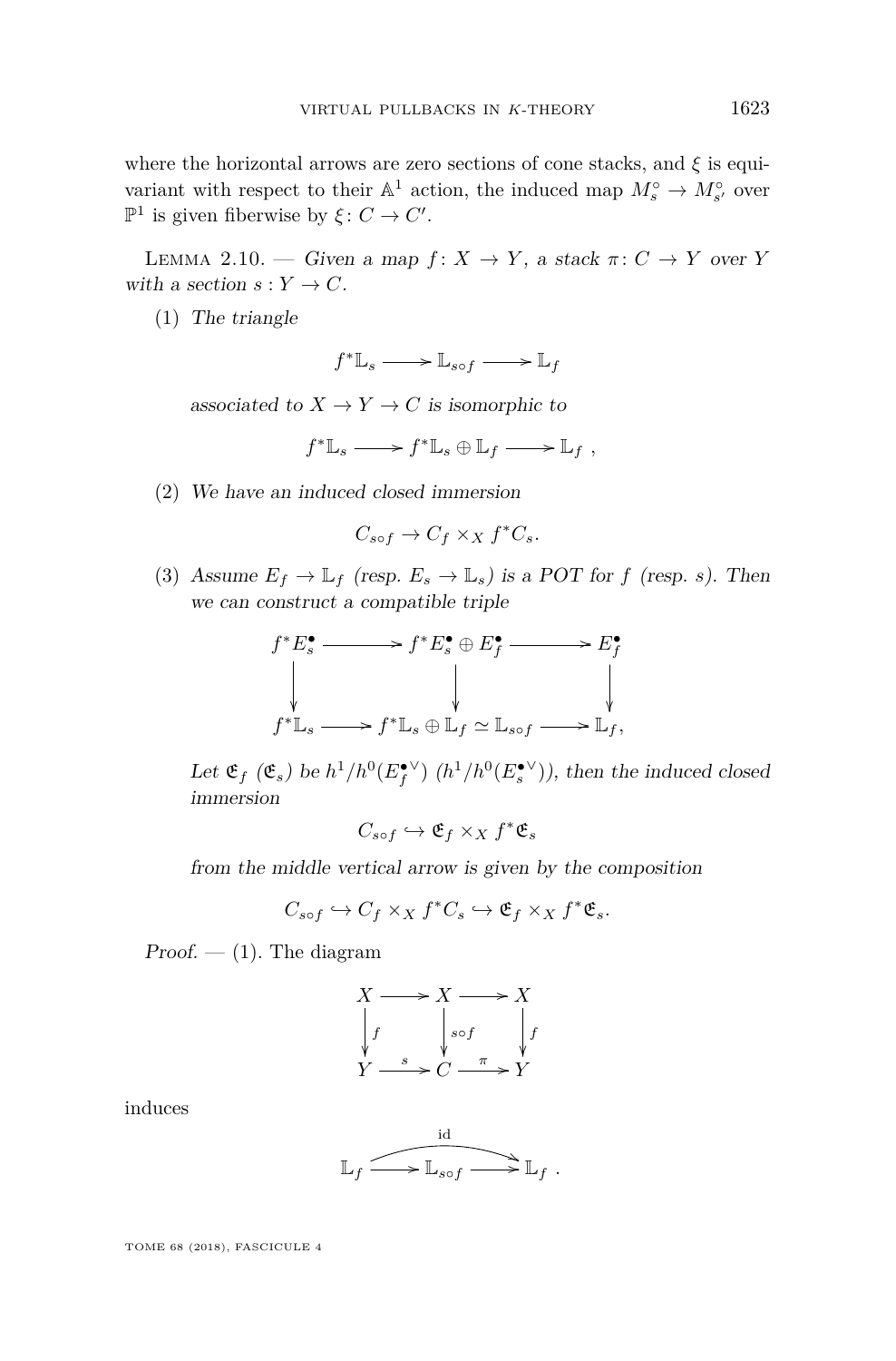It is then easy to check the following two triangles are isomorphic:



[\(2\)](#page-15-1). The isomorphism  $L_{sof} \simeq f^* \mathbb{L}_s \oplus \mathbb{L}_f$  induces an isomorphism between intrinsic normal sheaves

$$
N_{s \circ f} \simeq N_f \times_X f^* N_s.
$$

The map  $C_{sof} \to C_f \times_X f^*C_s$  is determined by  $C_{sof} \to C_f$  and  $C_{sof} \to C_f$  $f^*C_s$ , they are induced by



and



Thus we have a commutative diagram



As vertical arrows are closed immersions and the bottom arrow is an isomorphism, the top arrow is a closed immersion.

[\(3\)](#page-15-2) follows from [\(2\)](#page-15-1).  $\Box$ 

<span id="page-16-0"></span>PROPOSITION 2.11 (Functoriality). — Let *f*, *g* be DM morphisms, denote their composition by *h*:

$$
X \xrightarrow{f} Y \xrightarrow{g} S.
$$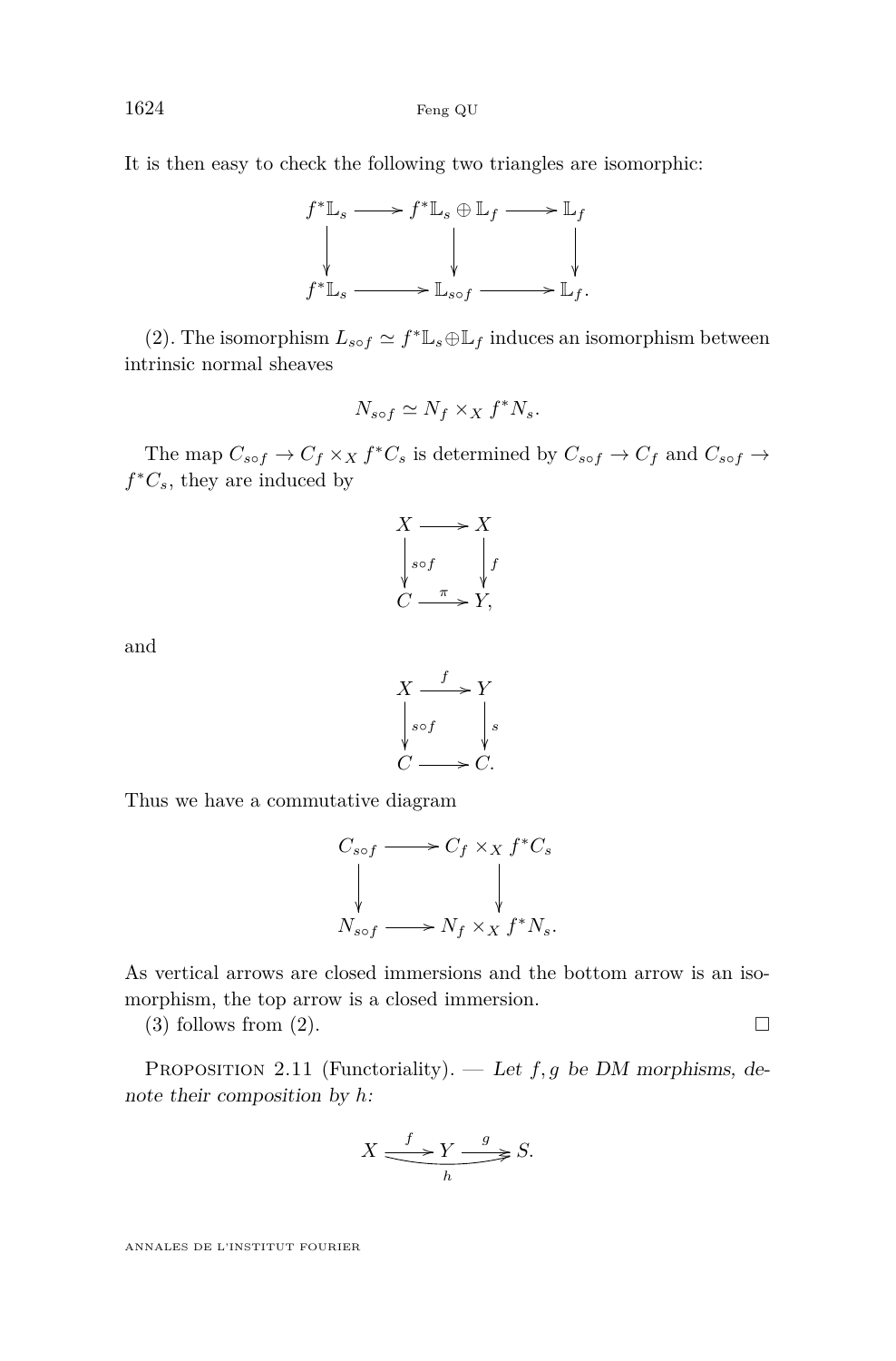Assume we have a compatible triple between POTs



i.e., vertical arrows are POTs, and horizontal arrows are distinguished triangles, then

$$
h^! = f^! \circ g^!.
$$

Proof. — Denote by  $\mathfrak{E}_f$  the vector bundle stack  $h^1/h^0(E_f^{\bullet \vee})$ , similarly we have  $\mathfrak{E}_a$ ,  $\mathfrak{E}_h$ .

Step 1. — It is enough to show  $h' = f' \circ g' : K_0(S) \to K_0(X)$ , since the situation is identical under base change. Consider the map  $\varkappa : X \times \mathbb{P}^1 \to M_g^{\circ}$ over  $\mathbb{P}^1$  and the cartesian diagram



In the proof of Theorem 1 in [\[16\]](#page-32-2), a virtual pullback  $\varkappa$  is constructed such that

$$
\varkappa^! = (s \circ f)^! = h^!.
$$

Here the virtual pullback  $(s \circ f)^!$  is defined by Lemma [2.10](#page-15-3) using the POT of *f* and *s*, the POT for *s* corresponds to the closed immersion  $C_s \simeq C_g \rightarrow \mathfrak{E}_g$ . Construction of  $\varkappa^!$  is recalled in the remark below.

Then argue as in the proof of Theorem 6.5 in [\[10\]](#page-32-1), we see  $h' = f' \circ g'$ follows from

$$
f^! \circ s^! = (s \circ f)^! \colon K_0(C_g) \to K(X),
$$

or the functoriality for the map  $X \xrightarrow{f} Y \xrightarrow{s} C_g$ . More precisely, for any element  $\mathscr{F} \in K_0(S)$ , we can find  $\mathscr{F}^\sim \in K_0(M_g^{\circ})$  such that its restriction to  $S \times \mathbb{A}^1$  equals the pullback of  $\mathscr{F}$  to  $S \times \mathbb{A}^1$ , then

$$
i_0^!(\mathscr{F}^{\sim}) = \mathscr{F}, \quad i_{\infty}^!(\mathscr{F}^{\sim}) = \sigma_g(\mathscr{F}).
$$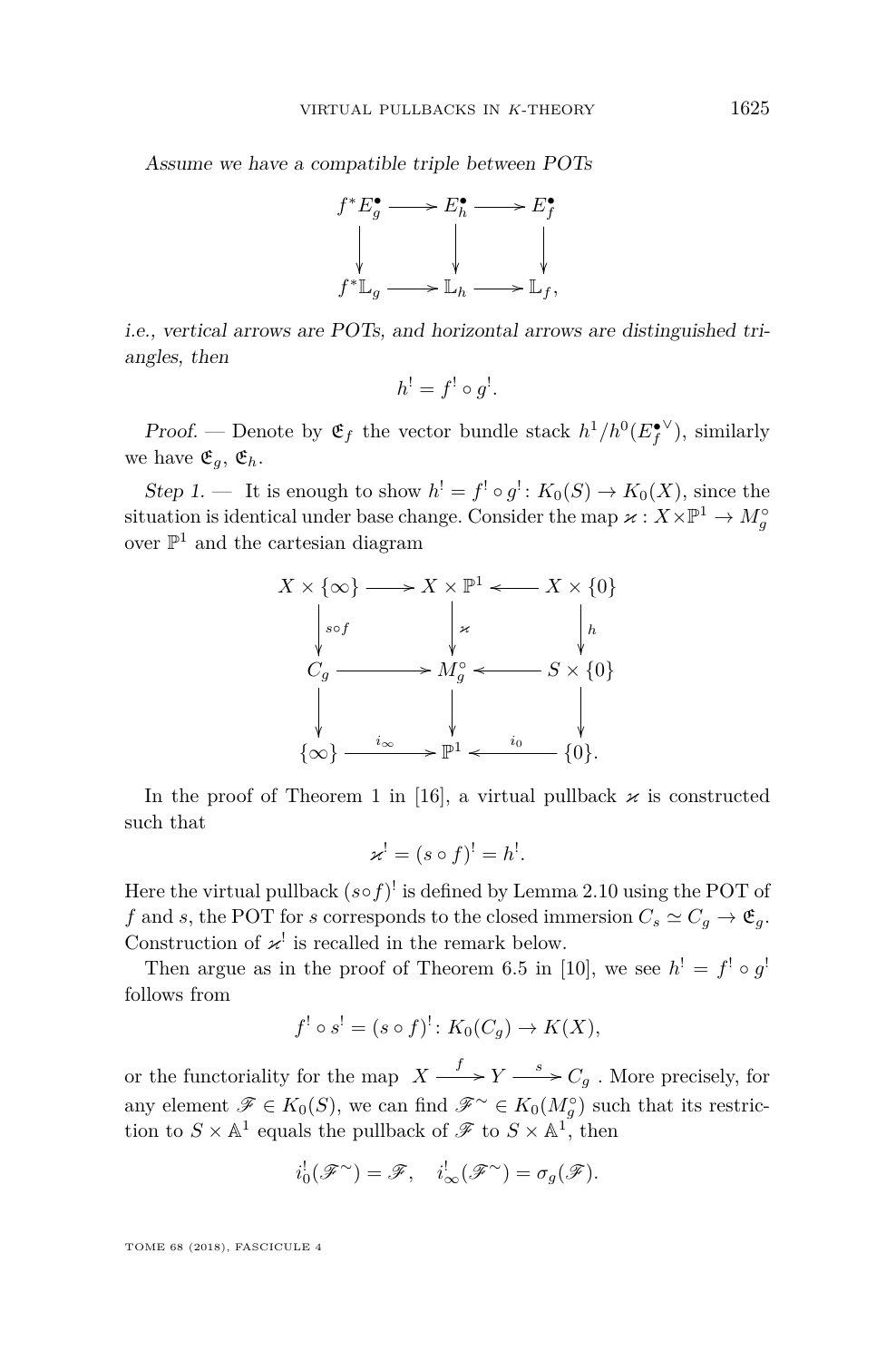1626 Feng QU

Here  $i_0^!$  and  $i_\infty^!$  are Gysin pullbacks, and  $\sigma_g: K(S) \to K(C_g)$  is the map defined by deformation to the normal cone. As  $g'(\mathscr{F}) = s'(\sigma_g(\mathscr{F}))$ , if we assume  $f' \circ s' = (s \circ f)'$ , then

$$
f^!(g^!(\mathscr{F})) = f^! \circ s^! (\sigma_g(\mathscr{F})) = (s \circ f)^! \circ i^!_{\infty}(\mathscr{F}^{\sim}) = i^!_{\infty} \circ \varkappa^! (\mathscr{F}^{\sim}).
$$

Thus

$$
h^!(\mathscr{F})=h^!(i_0^!(\mathscr{F}^\sim))=i_0!\circ \varkappa^!(\mathscr{F}^\sim)=i_\infty^!\circ \varkappa^!(\mathscr{F}^\sim).
$$

Here we used  $i_t^*$ :  $K_0(X \times \mathbb{P}^1) \to K_0(X)$  is independent of *t*. This follows from  $i_t^* = (\text{pr}_X)_* \circ (i_t)_* \circ i_t^* = (\text{pr}_X)_* \circ c_1(\mathcal{O}_{\mathbb{P}^1}(1)).$ 

As we have a cartesian square



where the horizontal arrows are zero sections, we only need to prove functoriality for  $X \to Y \to \mathfrak{E}_g$ , where the POT for  $Y \to \mathfrak{E}_g$  is given by the identification of its intrinsic normal cone with  $\mathfrak{E}_g$ , and the induced virtual pullback is the Gysin pullback.

Step 2. — Abusing notation, we use  $s: X \to \mathfrak{E}_q$  to denote the zero section of  $\mathfrak{E}_g$ . Consider the cartesian diagram

$$
X \xrightarrow{s_X} f^* \mathfrak{E}_g \longrightarrow X
$$
  
\n
$$
\downarrow f \qquad \qquad \downarrow F \qquad \qquad \downarrow f
$$
  
\n
$$
Y \xrightarrow{s} \mathfrak{E}_g \longrightarrow Y.
$$

As  $f^! \circ s^! = s^! \circ F^!$  by the commutativities of virtual pullbacks, the identity  $f^! \circ s^! = (s \circ f)^!$  is equivalent to  $s^!_X \circ F^! = (F \circ s_X)^!$ , or the functoriality for  $X \xrightarrow{s_X} f^* \mathfrak{E}_g \xrightarrow{F} \mathfrak{E}_g$ . Here  $s_X^! F^!$  are induced from  $s, f$  by base change, and we need to check there is a compatible triple

$$
E_f^{\bullet} \longrightarrow E_f^{\bullet} \oplus f^* E_s^{\bullet} \longrightarrow f^* E_s^{\bullet}
$$
  
\n
$$
\downarrow \qquad \qquad \downarrow \qquad \qquad \downarrow
$$
  
\n
$$
s_X^* \mathbb{L}_F \longrightarrow \mathbb{L}_f \oplus f^* \mathbb{L}_s \simeq \mathbb{L}_{s \circ f} \longrightarrow \mathbb{L}_{s_X},
$$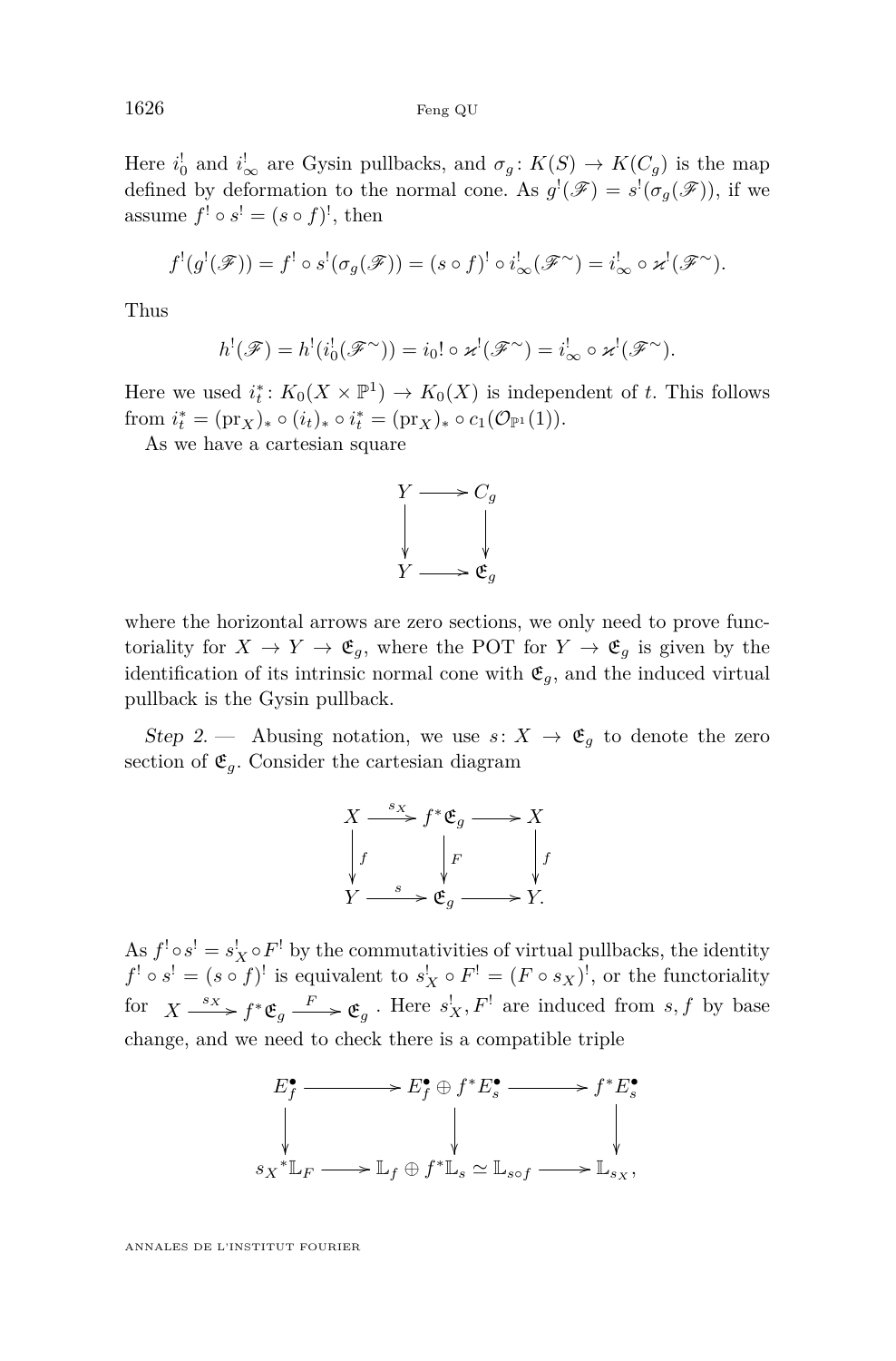which follows from the commutativity of the diagram



Step 3. — By the arguments in Step 1, we see that  $s_X^! \circ F^! = (F \circ s_X)^!$ follows from the functoriality for the map

$$
X \longrightarrow f^* \mathfrak{E}_g \longrightarrow \mathfrak{E}_F
$$

here  $\mathfrak{E}_F \simeq f^* \mathfrak{E}_g \times_X \mathfrak{E}_f$  by our construction. Now functoriality means the Gysin pullback along  $X \to f^* \mathfrak{E}_g \times_X \mathfrak{E}_f$  is the composition of Gysin pullbacks along  $f^* \mathfrak{E}_g \to f^* \mathfrak{E}_g \times_X \mathfrak{E}_f$  and  $X \to f^* \mathfrak{E}_g$ , and this is known.  $\square$ 

Remark 2.12. — We recall the construction of  $\varkappa^!$ , which is determined by a closed embedding of  $N_{X\times \mathbb{P}^1}M_Y^\circ S$  into some vector bundle stack.

Consider the following map between distinguished triangles over  $X \times \mathbb{P}^1$ :

$$
f^*E_g^{\bullet} \otimes \mathcal{O}_{\mathbb{P}^1}(-1) \xrightarrow{\nu} f^*E_g^{\bullet} \oplus E_h^{\bullet} \longrightarrow c(\nu)
$$
  
\n
$$
\downarrow \qquad \qquad \downarrow \qquad \qquad \downarrow
$$
  
\n
$$
f^*L_g \otimes \mathcal{O}_{\mathbb{P}^1}(-1) \xrightarrow{\mu} f^*L_g \oplus L_h \longrightarrow c(\mu),
$$

where  $c(\mu)$ ,  $c(\nu)$  are the mapping cones of  $\mu$ ,  $\nu$  resp.  $\mu$  is defined as the composition

$$
f^* \mathbb{L}_g \otimes \mathcal{O}_{\mathbb{P}^1}(-1) \xrightarrow{(T,U)} f^* \mathbb{L}_g \otimes (\mathcal{O}_{\mathbb{P}^1} \oplus \mathcal{O}_{\mathbb{P}^1}) \simeq f^* \mathbb{L}_g \oplus f^* \mathbb{L}_g
$$
  

$$
\xrightarrow{(id, can)} f^* \mathbb{L}_g \oplus \mathbb{L}_h.
$$

Here  $T$  and  $U$  are homogeneous coordinates on  $\mathbb{P}^1$ , can is the canonical map  $f^*L_g \to L_h$ . The map  $\nu$  is defined similarly.

It is easy to check  $c(\nu)$  is a two term complex of vector bundles as there is a distinguished triangle

$$
f^*E_g^{\bullet}\otimes \mathcal{O}_{\mathbb{P}^1}(1)\rightarrow c(\nu)\rightarrow E_f^{\bullet}.
$$

Here  $\mathcal{O}_{\mathbb{P}^1}(1)$  comes from the exact sequence

$$
\mathcal{O}_{\mathbb{P}^1}(-1) \xrightarrow{(T,U)} \mathcal{O}_{\mathbb{P}^1} \oplus \mathcal{O}_{\mathbb{P}^1} \longrightarrow \mathcal{O}_{\mathbb{P}^1}(1).
$$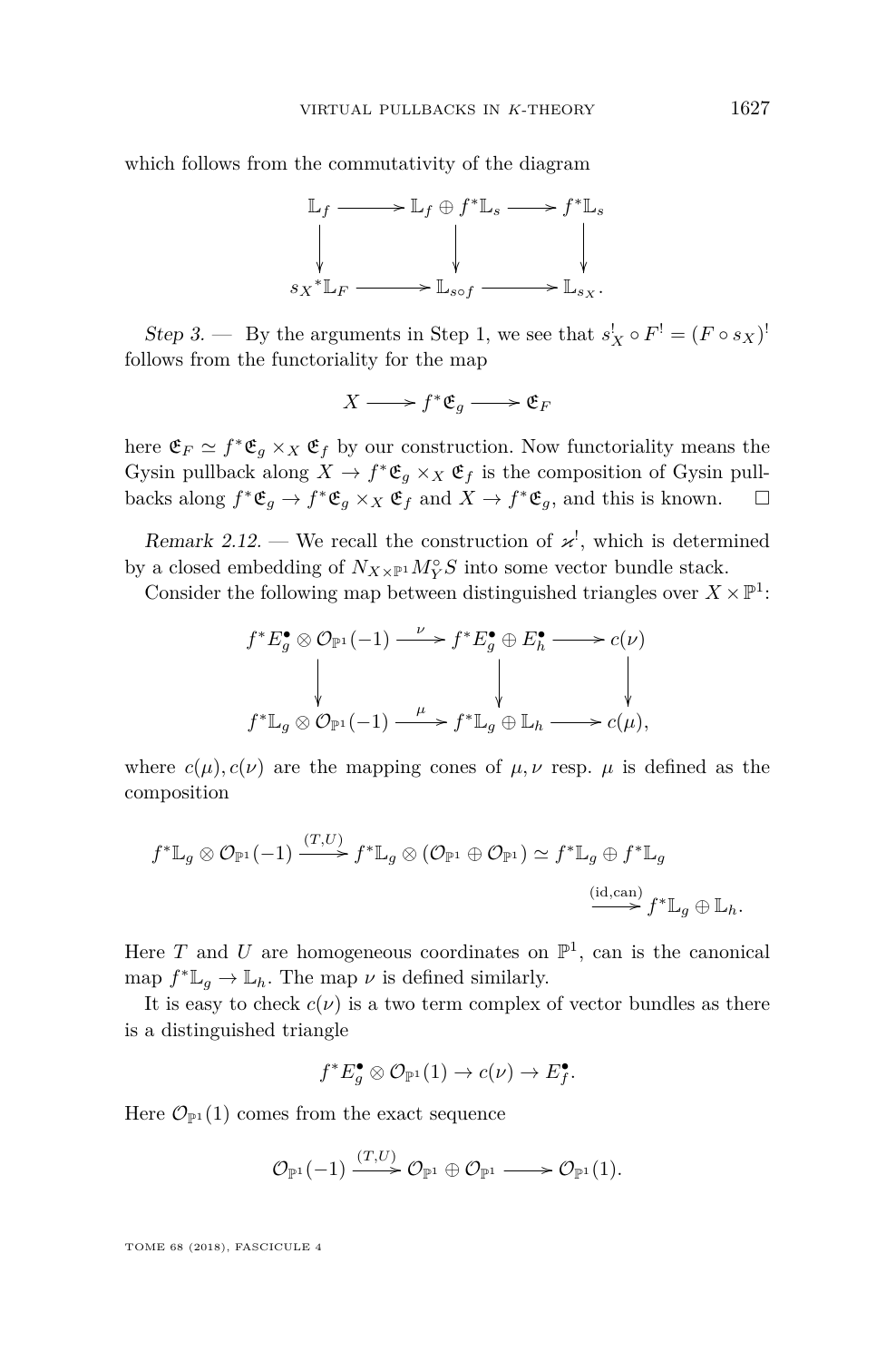Note that  $c(\nu) \to c(\mu)$  is 1-connective, or its cone sits in degree  $\leq -2$ , therefore we have a closed immersion:

(2.3) 
$$
h^1/h^0(c(\mu)^{\vee}) \to h^1/h^0(c(\nu)^{\vee}).
$$

Recall [\[16,](#page-32-2) Proposition 1] says that

<span id="page-20-0"></span>
$$
h^1/h^0(c(\mu)^{\vee}) \simeq N_{X \times \mathbb{P}^1} M_Y^{\circ} S,
$$

so [\(2.3\)](#page-20-0) embeds  $N_{X\times\mathbb{P}^1}M_Y^{\circ}S$  into a vector bundle stack  $h^1/h^0(c(\nu)^{\vee})$ .

Remark 2.13. — When  $X \to Y \to S$  are regular closed embeddings, we obtained functoriality for Gysin pullbacks.

#### **2.5. Excess intersection formula**

Assume *f* is a closed imbedding and consider a POT  $E^{\bullet} \to \mathbb{L}_f$  for *f*. Since  $h^0(E^{\bullet}) = h^0(\mathbb{L}_f) = 0$ , we can assume  $E^{\bullet} = E[1]$ , where *E* is locally free sheave.

<span id="page-20-1"></span>PROPOSITION 2.14. — Assume *f* is a closed imbedding,  $E[1] \rightarrow \mathbb{L}_f$ a POT, where *E* is a locally free sheaf. We have an excess intersection formula,

$$
f^!f_* = \Lambda_{-1}(E)
$$

Proof. — Consider the cartesian diagram

$$
X \longrightarrow X
$$
  
\n
$$
\downarrow \qquad \qquad \downarrow f
$$
  
\n
$$
X \longrightarrow Y.
$$

Use the fact that virtual pullbacks and push forwards commute.  $\Box$ 

#### **2.6. Remarks**

#### 2.6.1.

<span id="page-20-2"></span>To define a virtual pullback on  $f: X \to Y$ , we have assumed Y is qcqs, When *Y* is only quasi-separated<sup>(2)</sup>, but *f* is a composition of a map  $\tilde{f}: X \to Y$ *Z* with *Z* being of finite type and quasi-separated over *k*, and an étale map

 $(2)$  This is usually built into the definition of algebraic stacks in the literature.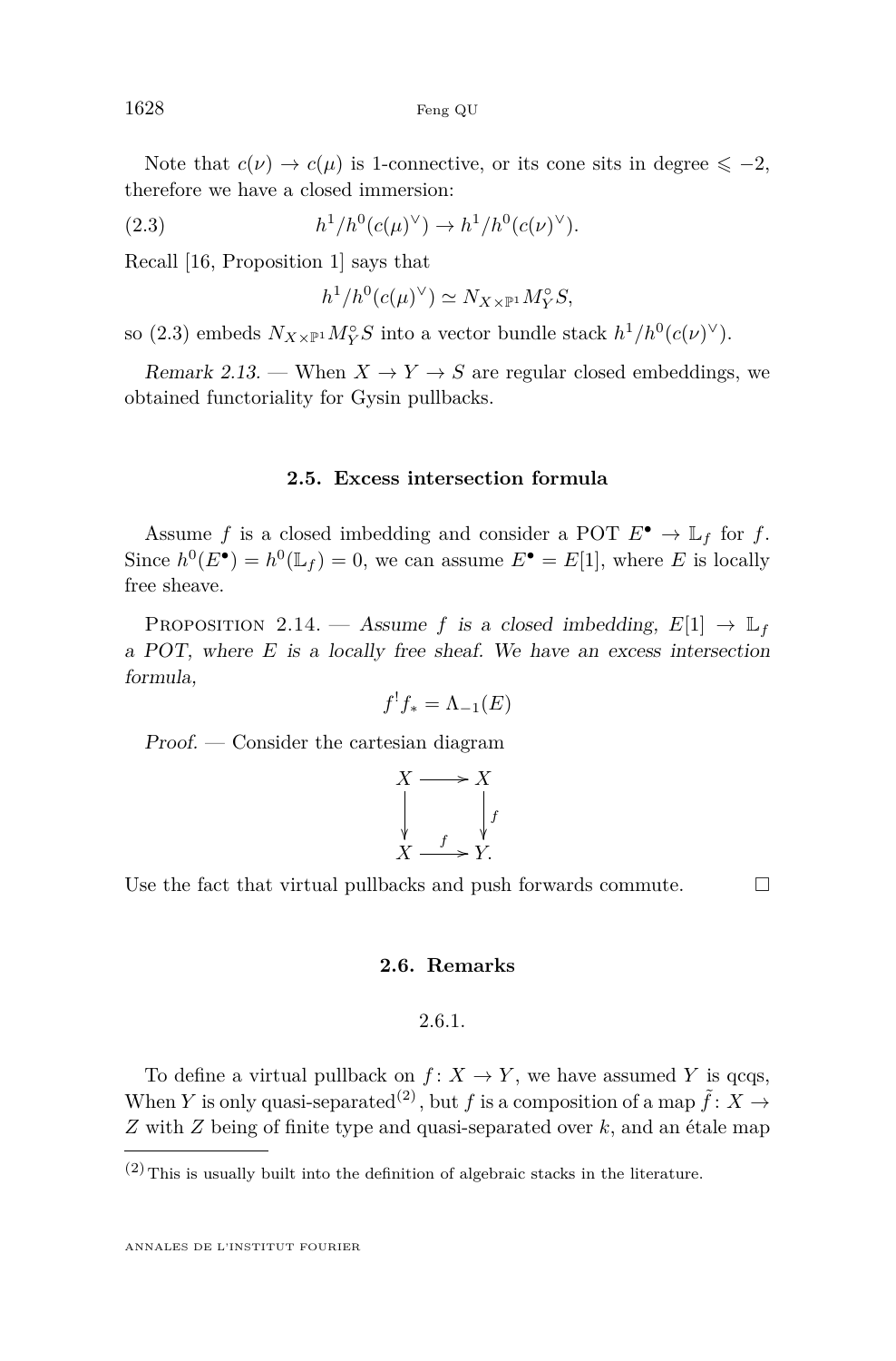$j: Z \to Y$ , then we can still define the map  $\sigma_{\tilde{f}} \circ j^! : K_0(Y) \to K_0(C_f)$ . Note that  $C_{\tilde{f}} \simeq C_f$  follows from [\[4,](#page-32-3) Proposition 3.14].

Using functoriality, it is easy to check that the map  $\sigma_{\tilde{f}} \circ j^!$  is independant of the factorization  $f = j \circ \tilde{f}$ , thus by abusing notation we denote the resulting pullback by  $\sigma_f$ .

Then one can define a pullback  $f'$  as before using  $\sigma_f$ , as  $\sigma_f$  is the composition of an étale pullback and a virtual pullback, it is straightforward to extended results in this section to this slightly more general situation.

2.6.2.

Twisted virtual structure sheaves correspond to twisted virtual pullbacks of the form

$$
\mathrm{id}_X^{\mathcal{P}^\bullet} \circ f^!
$$

where  $\mathcal{P}^{\bullet}$  is a perfect complex on *X*,  $\mathrm{id}_{X}^{\mathcal{P}^{\bullet}} \in \mathrm{op} K^{0}(X \xrightarrow{\mathrm{id}_{X}} X)$  the bivariant class induced by derived tensoring with  $\mathcal{P}^{\bullet}$ . Properties of twisted virtual pullbacks follow from those of virtual pullbacks.

#### **3. A Virtual Localization Formula**

<span id="page-21-0"></span>The proof of the virtual localization formula in [\[11\]](#page-32-9) can be streamlined using virtual pullbacks, and an optimal form is obtained in [\[5\]](#page-32-4). The arguments in [\[5,](#page-32-4) Section 3] can be used to prove the *K*-theoretic virtual localization formula conjectured in [\[9,](#page-32-10) Conjecture 7.2], the keypoint is that a modified POT of the fixed substack is compatibile with the POT of the ambient stack, then the functoriality of virtual pullbacks gives the virtual localization formula.

Remark 3.1. — The localization formula [\[6,](#page-32-11) Theorem 5.3.1] for dg-schemes is also proved by constructing a virtual pullback  $\pi_0(i)$ <sup>!</sup>.

#### **3.1. Notation and Conventions**

We will use  $T$  to denote the torus  $\mathbb{C}^*$ .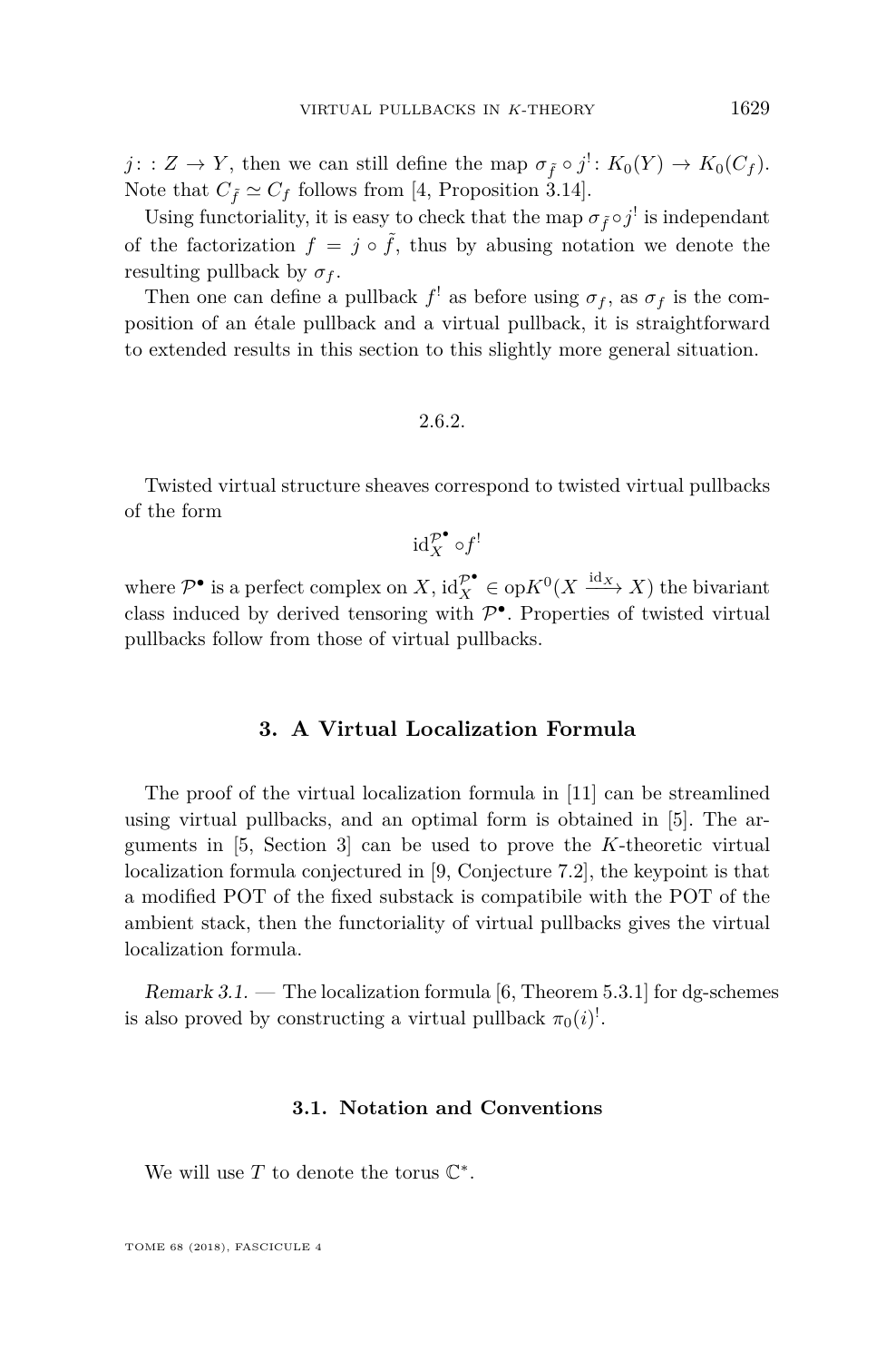1630 Feng QU

#### 3.1.1.

A *T*-stack *X* is an algebraic stack *X* with a *T* action, a *T*-map  $f: X \to Y$ between *T*-stacks is a map that respects the *T* action on *X* and *Y* . We will denote  $X_T$  the quotient stack  $[X/T]$ , and  $\pi_X$  the quotient map  $X \to X_T$ . For a *T*-map *f*, we have an induced map  $f_T: X_T \to Y_T$  between  $X_T$  and *Y<sup>T</sup>* .

Remark 3.2. — There is an equivalence between the 2-category of *T*stacks and the 2-category of stacks over *BT*.

#### 3.1.2.

For a *T*-stack *X*,  $\pi_X^*$  induces an equivalence between the category of coherent sheaves on  $X_T$  and the category of  $T$  equivariant coherent sheaves on *X*. A *T*-equivariant coherent sheaf *F* on *X* corresponds to a coherent sheaf  $F_T$  on  $X_T$  such that  $F = \pi_X^*(F_T)$ .

Denote by  $K_0^T(X)$  the *K* group of equivariant coherent sheaves on *X*, with Q coefficients. Via  $\pi_X^*$ ,  $K_0^T(X)$  is canonically isomorphic to  $K_0(X_T)$ .

It is easy to show  $K_0^T$ (Spec C)  $\simeq \mathbb{Q}[t^{\pm 1}]$ , and  $K_0^T(X)$  is a  $K_0^T$ (Spec C) module as  $X_T$  is a stack over  $BT$ .

Recall  $\Lambda_{-1} : K_0(X) \to K_0(X)$  is given by  $[V] \to \sum_i (-1)^i [\Lambda^i V]$ . Its equivariant version  $\Lambda_{-1}^T: K^T(X) \to K^T(X)$  is simply defined as  $\Lambda_{-1}$ :  $K_0(X_T) \to K_0(X_T)$ .

#### 3.1.3.

Given a *T*-map  $f: X \to Y$ , a *T*-equivariant POT  $\phi: E^{\bullet} \to \mathbb{L}_f$  for *f* can be identified with a POT for  $f_T$  given by  $\phi_T: E_T^{\bullet} \to \mathbb{L}_{f_T}^{\bullet}$ . The virtual structure sheaves  $\mathcal{O}_{\phi} \in K_0^T(X)$  and  $\mathcal{O}_{\phi_T} \in K_0(X_T)$  are related by  $\mathcal{O}_{\phi} =$  $\pi_X^*({\mathcal O}_{\phi_T})$ , and therefore can be identified via  $\pi_X^*: K_0(X_T) \to K_0^T(X)$ .

#### 3.1.4.

Let *X* be *T* stack, DM and of finite type over  $\mathbb{C}$ ,  $X^T$  its fixed substack, we will use  $i: X^T \to X$  to denote the inclusion of  $X^T$  as a substack.

Let  $\phi: E^{\bullet} \to \mathbb{L}^{\bullet}_X$  be a *T*-equivariant POT for *X*. We have a decomposition

$$
i^*E^{\bullet} = (i^*E^{\bullet})^{\text{fix}} \oplus (i^*E^{\bullet})^{\text{mov}}
$$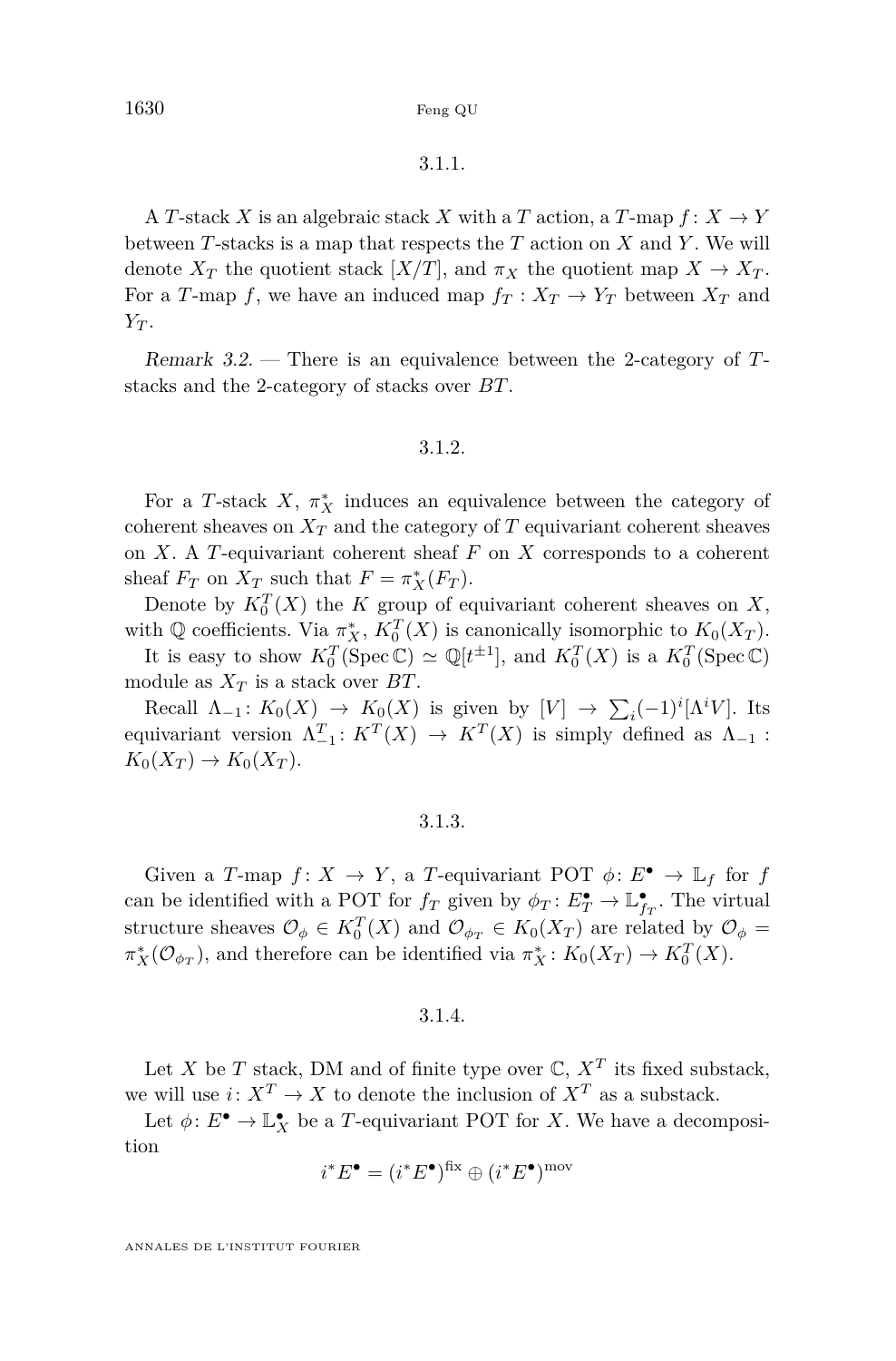of *i* <sup>∗</sup>*E*• into its fixed and moving parts, which come from *T*-eigensheaves of  $i^*E^{\bullet}$  with zero and nonzero weights respectively.

We have an induced (*T*-equivariant) POT for *X<sup>T</sup>* :

$$
\phi^T \colon (i^* E^{\bullet})^{\text{fix}} \to (i^* \mathbb{L}_X)^{\text{fix}} \to \mathbb{L}_X^T.
$$

(See [\[11,](#page-32-9) Proposition 1] and [\[5,](#page-32-4) Lemma 3.2].)

#### **3.2. A Virtual Localization Formula**

THEOREM 3.3. — Assume *X* is a scheme of finite type over  $\mathbb C$  with a *T* action, and

$$
i\colon X^T\to X
$$

the inclusion of the *T* fixed loci. Let  $\phi: E^{\bullet} \to \mathbb{L}_X^{\bullet}$  be a *T*-equivariant POT. Assume  $N^{\text{vir}} = (i^*E^{\bullet})^{\text{mov}}$  has a global resolution  $N^{-1} \rightarrow N^0$  by locally free sheaves on *X<sup>T</sup>* .

Under these assumptions, we have

$$
\mathcal{O}_X^{\text{vir}} = i_{T*} \left( \frac{\mathcal{O}_{X^T}^{\text{vir}}}{\Lambda^T_{-1}([N^{\text{vir}}])} \right)
$$

*in*  $K_0^T(X) \otimes_{\mathbb{Q}[t,t^{-1}]} \mathbb{Q}(t)$ .

Here 
$$
\mathcal{O}_X^{\text{vir}} := \mathcal{O}_{\phi}, \mathcal{O}_{X^T}^{\text{vir}} := \mathcal{O}_{\phi^T}, [N^{\text{vir}}] = [N^0] - [N^{-1}] \text{ in } K_0^T(X^T).
$$

Proof. — If we modify the POT for *X<sup>T</sup>* to

$$
\widetilde{\phi^T} \colon (i^*E^{\bullet})^{\text{fix}} \oplus N^{-1}[1] \to (i^*E^{\bullet})^{\text{fix}} \to \mathbb{L}_{X_T},
$$

then we have a compatible triple between POTs

$$
i^* E^{\bullet} \longrightarrow (i^* E^{\bullet})^{\text{fix}} \oplus N^{-1}[1] \longrightarrow N^0[1]
$$
  
\n
$$
\downarrow \qquad \qquad \downarrow \qquad \qquad \downarrow
$$
  
\n
$$
i^* \mathbb{L}_X \longrightarrow \mathbb{L}_{X^T} \longrightarrow \mathbb{L}_i,
$$

here the first row is the direct sum of  $(i^*E^{\bullet})^{\text{fix}} \to (i^*E^{\bullet})^{\text{fix}} \to 0$  and  $(i^*E^{\bullet})^{\text{mov}} \to N^{-1}[1] \to N^0[1].$ 

Let  $i_T^!$  be the virtual pullback induced by  $N^0[1] \to \mathbb{L}_i$ .

By Proposition [2.11,](#page-16-0) we have

$$
i_T^! \mathcal{O}_{\phi} = \mathcal{O}_{\widetilde{\phi^T}}.
$$

Since

$$
i_{T*} \colon K_0^T(X^T) \to K_0^T(X)
$$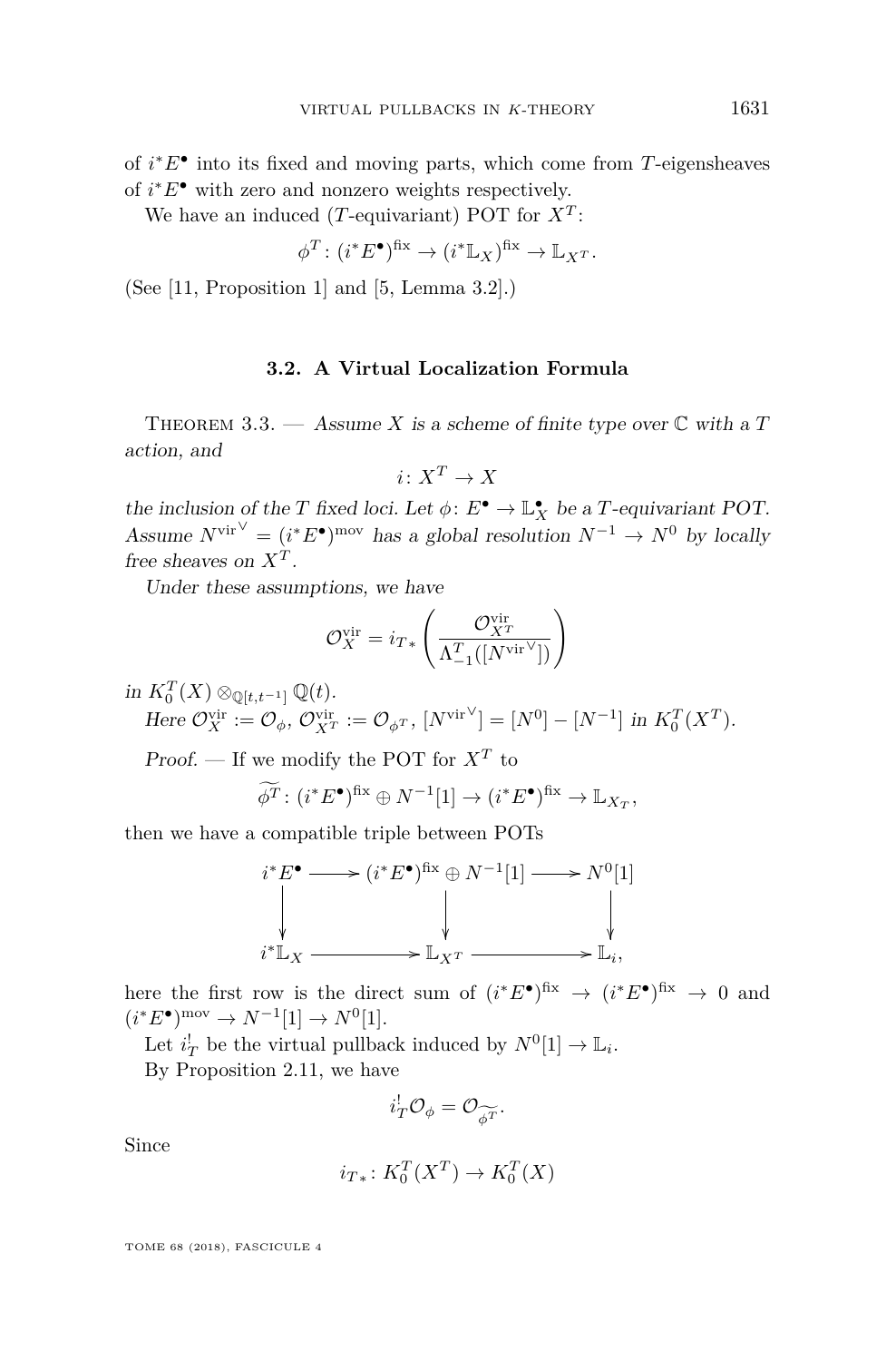as a map between  $K_0^T$ (Spec  $\mathbb{C}$ ) module becomes an isomorphism after tensoring with  $\mathbb{Q}(t)$  by, e.g., [\[7,](#page-32-12) Theorem 3.3(a)], we see that  $\frac{i_T^1}{\Lambda_{-1}^T(N^0)}$  is an inverse to  $i_{T*}$  by Proposition [2.14.](#page-20-1)

By Lemma [3.6](#page-24-0) below,

$$
\mathcal{O}_{\widetilde{\phi^T}} = \Lambda_{-1}^T (N^{-1}) \cdot \mathcal{O}_{\phi^T}
$$

Combine the results above, we see that

$$
\mathcal{O}_{\phi} = i_{T*} \left( \frac{i_T^! \mathcal{O}_{\phi}}{\Lambda_{-1}^T (N^0)} \right)
$$
  
=  $i_{T*} \left( \frac{\Lambda_{-1}^T (N^{-1}) \cdot \mathcal{O}_{\phi^T}}{\Lambda_{-1}^T (N^0)} \right),$ 

and this is the same as

$$
\mathcal{O}_X^{\text{vir}} = i_{T*} \left( \frac{\mathcal{O}_{X^T}^{\text{vir}}}{\Lambda_{-1}^T([N^{\text{vir}}])} \right). \qquad \qquad \Box
$$

Remark 3.4. – For a *T* scheme *X*, if *L* is a line bundle over  $X^T$  of nonzero weight *k*, then  $\Lambda_{-1}^T(L) = 1 - t^k L$  is invertible in  $K(X^T) \otimes_{\mathbb{Q}} \mathbb{Q}(t)$ . As  $1 - t^k L = 1 - t^k - (L - 1)t^k$ ,  $1 - t^k$  is invertible, and  $L - 1$  is nilpotent.

Remark 3.5. — Let *U* be the complement of  $X^T$  in *X*. To extend the formula to DM stacks, what we need is  $K_0^T(U) \otimes_{Q[t^{\pm 1}]} Q(t) = 0$ . (Or some other ring in place of  $Q(t)$ .) This is certainly true with enough hypotheses. For example, if Riemann–Roch holds for [*U/T*], giving an isomorphism between  $K_0^T(U)$  and  $A_*(I[U/T])$ , the Chow group of the inertia stack of  $[U/T]$ , then  $1-t$  is nilpotent on  $K_0^T(U)$ , as the Chern character of  $1-t$  is nilpotent on  $A_*(I[U/T])$ .

<span id="page-24-0"></span>LEMMA 3.6 (cf. [\[11,](#page-32-9) Lemma 1]). — Given a POT  $\psi : F^{\bullet} \to \mathbb{L}_f$  for a DM morphism  $f: X \to Y$  and a locally free sheaf E over X, the map  $\psi': F^{\bullet} \oplus E[1] \to F^{\bullet} \to \mathbb{L}_f$  induces a POT for *f*, here  $F^{\bullet} \oplus E[1] \to F^{\bullet}$ is projection onto the first factor. The two virtual structure sheaves are related by

$$
\mathcal{O}_{\psi'} = \Lambda_{-1}(E) \cdot \mathcal{O}_{\psi}.
$$

Proof. — Let  $C_f$  be the intrinsic normal cone of  $X$ ,  $C(E) = \text{Spec Sym } E$ the cone associated with *E*, and  $\mathfrak{F}$  the vector bundle stack  $h^1/h^0(F^{\bullet \vee})$ associate to  $F^{\bullet}$ . Then the closed imbedding  $C_f \rightarrow \mathfrak{F} \times_X C(E)$  induced by  $\psi'$  is the composition of the closed imbedding  $C_f \to \mathfrak{F}$  induced by  $\psi$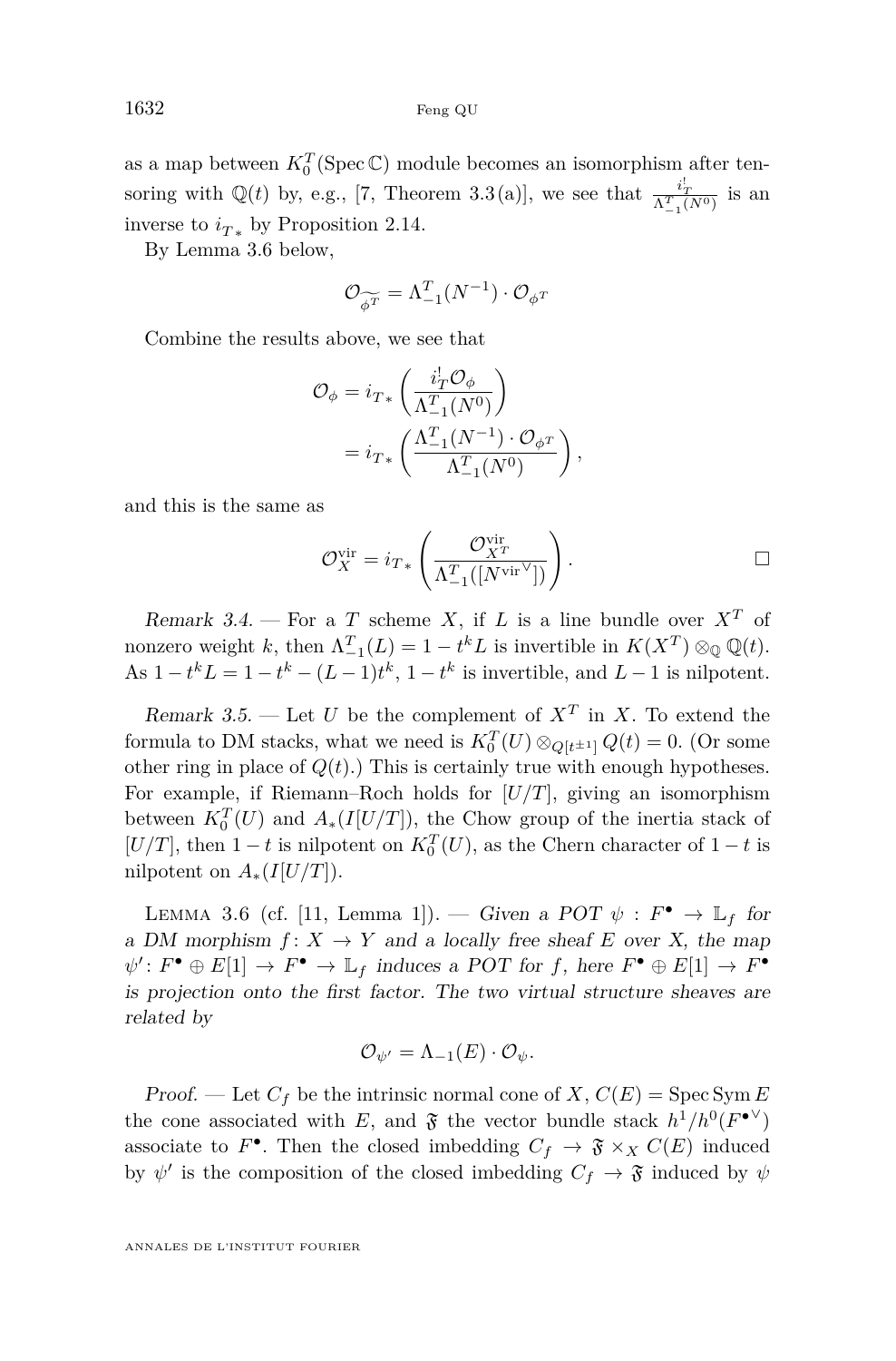and the closed embedding  $\mathfrak{F} \to \mathfrak{F} \times_X C(E)$  induced by the zero section  $X \to C(E)$ . Consider the cartesian diagram



By definition, we have  $\mathcal{O}_{\psi} = 0^!_{\mathfrak{F}}(\mathcal{O}_{C_f})$  and  $\mathcal{O}_{\psi'} = (0_{\mathfrak{F}'} \circ 0_E)^! (0'_E)_* (\mathcal{O}_{C_f})$ . Here  $0^!_{\mathfrak{F}}$  and  $(0_{\mathfrak{F}'} \circ 0_E)^!$  are Gysin pullbacks along the zero section of  $X \to \mathfrak{F}$ and  $0_{\mathfrak{F}'} \circ 0_E \colon X \to \mathfrak{F} \times_X C(E)$  respectively. As

$$
(0_{\mathfrak{F}'} \circ 0_E)^! = (0_E)^! \circ 0_{\mathfrak{F}'}^!
$$
, and  $0_{\mathfrak{F}'}^! \circ (0_E')_* = (0_E)_* \circ 0_{\mathfrak{F}}^!$ ,

we see that

$$
\mathcal{O}_{\psi'} = (0_E)^! \circ 0^!_{\mathfrak{F}'} \circ (0'_E)_* (\mathcal{O}_{C_f}) = (0_E)^! \circ (0_E)_* \circ 0^!_{\mathfrak{F}} (\mathcal{O}_{C_f}) = \Lambda_{-1}(E) \cdot \mathcal{O}_{\psi}. \quad \Box
$$

#### **4. A Degeneration formula in DT theory**

<span id="page-25-0"></span>In this section, the base field  $k$  is  $\mathbb{C}$ , the field of complex numbers.

It is straightforward to adapt the arguments in [\[22,](#page-33-4) [24\]](#page-33-5) to write down a degeneration formula in DT theory. The difference between the *K*-theoretic version and the Chow version comes from formal group laws, and this is the content of [\[20,](#page-33-12) Lemma 3].

#### **4.1. Setup**

We recall the setup in [\[22\]](#page-33-4).

#### 4.1.1. Simple degenerations

Let  $\pi: X \to C$  be a projective morphism from a smooth variety X to a smooth pointed curve  $(C, 0)$  such that fibers outside 0 are smooth, and the fiber over 0,  $X_0$ , is a pushout  $Y_+ \coprod_D Y_-,$  where  $Y_+, Y_-$  are smooth varieties, and *D* is a connected smooth divisor in both *Y*<sup>+</sup> and *Y*−. We will denote *D* by  $D_+$  or  $D_-$  when it is viewed as a divisor in  $Y_+$  or  $Y_-$ .

Let  $N_+$  be the normal bundle of  $D_+$  in  $Y_+$ , and  $\Delta = \mathbb{P}_D(N_+ \oplus \mathcal{O})$ . Denote the zero and infinity section of  $\Delta$  by  $D_+$  and  $D_-$  respectively, so that the normal bundle  $N_{D+/\Delta} = N_+$ .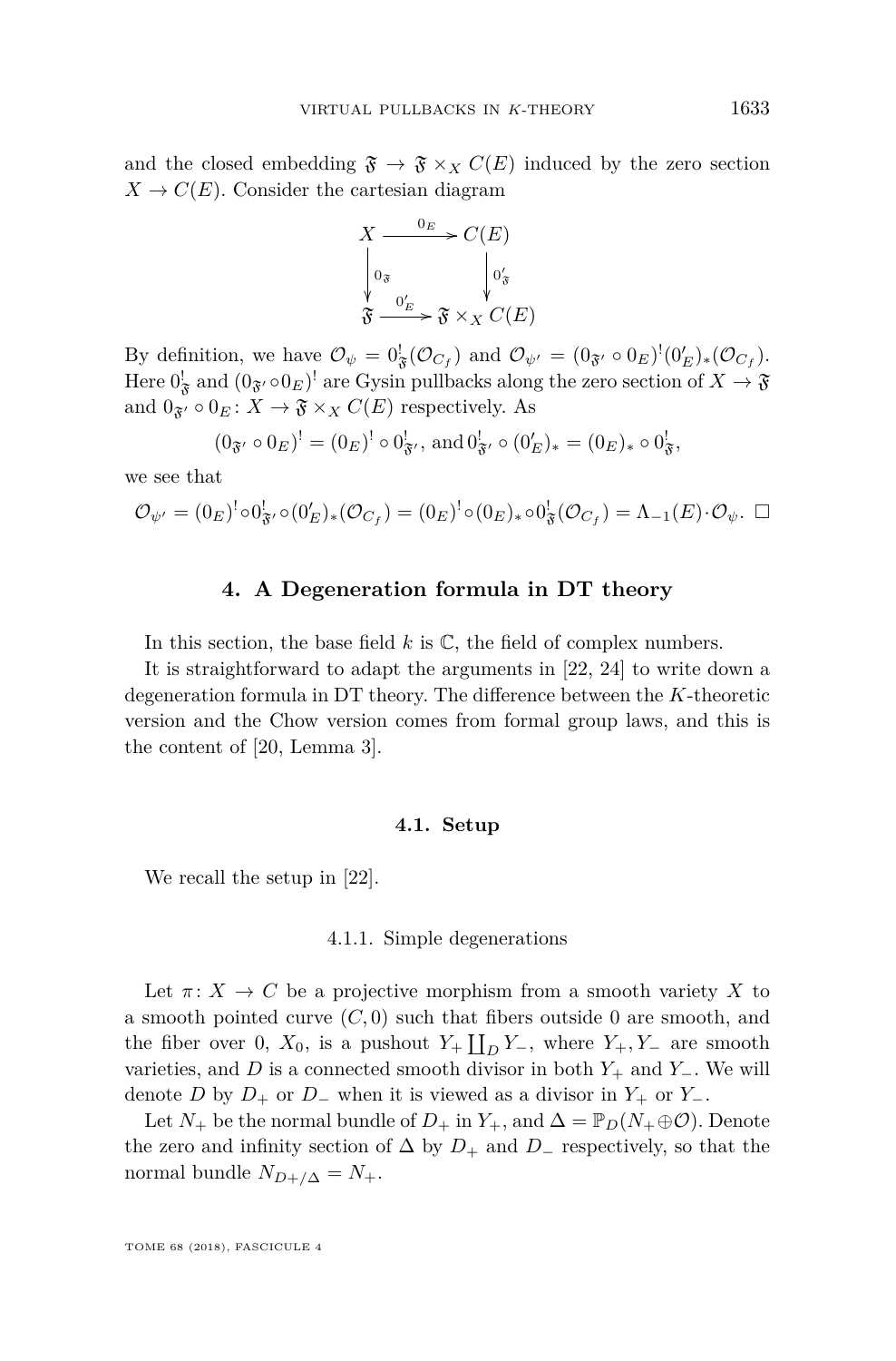#### 1634 Feng QU

Remark 4.1. — Let *N*<sub>−</sub> be the normal bundle of *D*<sub>−</sub> in *Y*<sub>−</sub>, then  $N_+ \otimes$  $N_-\simeq\mathcal{O}_D$ . In order to define  $\Delta$  the choice of  $N_+$  or  $N_-$  doesn't matter. In fact, it is enough to start with  $X_0$  as a pushout  $Y_+ \coprod_D Y_-$  assuming  $N_{D/Y_+} \otimes N_{D/Y_-} \simeq \mathcal{O}_D.$ 

#### 4.1.2. Expanded degenerations

Expanded degenerations are introduced in [\[21\]](#page-33-13), see [\[12,](#page-32-13) Section 2.5] for non-rigid expansions or rubbers. An extensive discussion can be found in [\[1\]](#page-32-14).

We recall expanded degenerations associated to  $X \to C$ , relative pairs  $(Y_{\pm}, D_{\pm})$ , and non-rigid expansions of  $(D, N_{+})$ , which will be denoted by  $\mathfrak{X} \to \mathfrak{C}, (\mathfrak{Y}_-, \mathfrak{D}_-) \to \mathcal{T}, (\mathfrak{D}_+, \mathfrak{Y}_+) \to \mathcal{T}, \text{ and } (\mathfrak{D}_+, \mathfrak{Y}_\sim, \mathfrak{D}_-) \to \mathcal{T}_\sim.$  Expansions of  $X_0$  is given by  $\mathfrak{X}_0 \to \mathfrak{C}_0$ , the fiber of  $\mathfrak{X} \to \mathfrak{C}$  over  $0 \in C$ .

Remark 4.2. —  $\mathcal{T}, \mathcal{T}_{\sim}$  are the same as those in [\[12,](#page-32-13) [1\]](#page-32-14). Note that  $\mathfrak{C}_0$  is independent of  $\mathfrak{C}$ , it is the same as  $\mathfrak{T}_0$  in [\[1\]](#page-32-14).

We have the universal family  $\mathfrak{X} \to \mathfrak{C}$  of expanded degenerations associated to the family  $\pi: X \to C$ , its singular fibers are expansions of  $X_0$  of the form  $X_0[n]$ , where

$$
X_0[n] = Y_- \coprod_{D_-=D_+} \Delta_1 \coprod_{D_-=D_+} \cdots \Delta_n \coprod_{D_-=D_+} Y_+
$$

and  $\Delta_i$  are copies of  $\Delta$ . There is a commutative diagram



that is an isomorphism on smooth fibers and on singular fibers contracts the  $\Delta_i$  in  $X_0[n]$ .

For the relative pair  $(Y_-, D_-)$  and  $(Y_+, D_+)$ , the universal families of expanded degenerations are denoted  $(\mathfrak{Y}_-,\mathfrak{D}_-) \to \mathcal{T}$  and  $(\mathfrak{D}_+,\mathfrak{Y}_+) \to \mathcal{T}$ respectively. Recall an expansion of (*Y*−*, D*−) is of the form

$$
(Y-[n], D-[n]) = Y_- \coprod_{D_-=D_+} \Delta_1 \coprod_{D_-=D_+} \cdots \Delta_n.
$$

where  $D_{-}[n]$  is  $D_{-}$  in  $\Delta_n$ . We have commutative diagrams

$$
(\mathfrak{Y}_{\pm}, \mathfrak{D}_{\pm}) \longrightarrow (Y_{\pm}, D_{\pm}),
$$
  

$$
\downarrow
$$
  

$$
\mathcal{T}
$$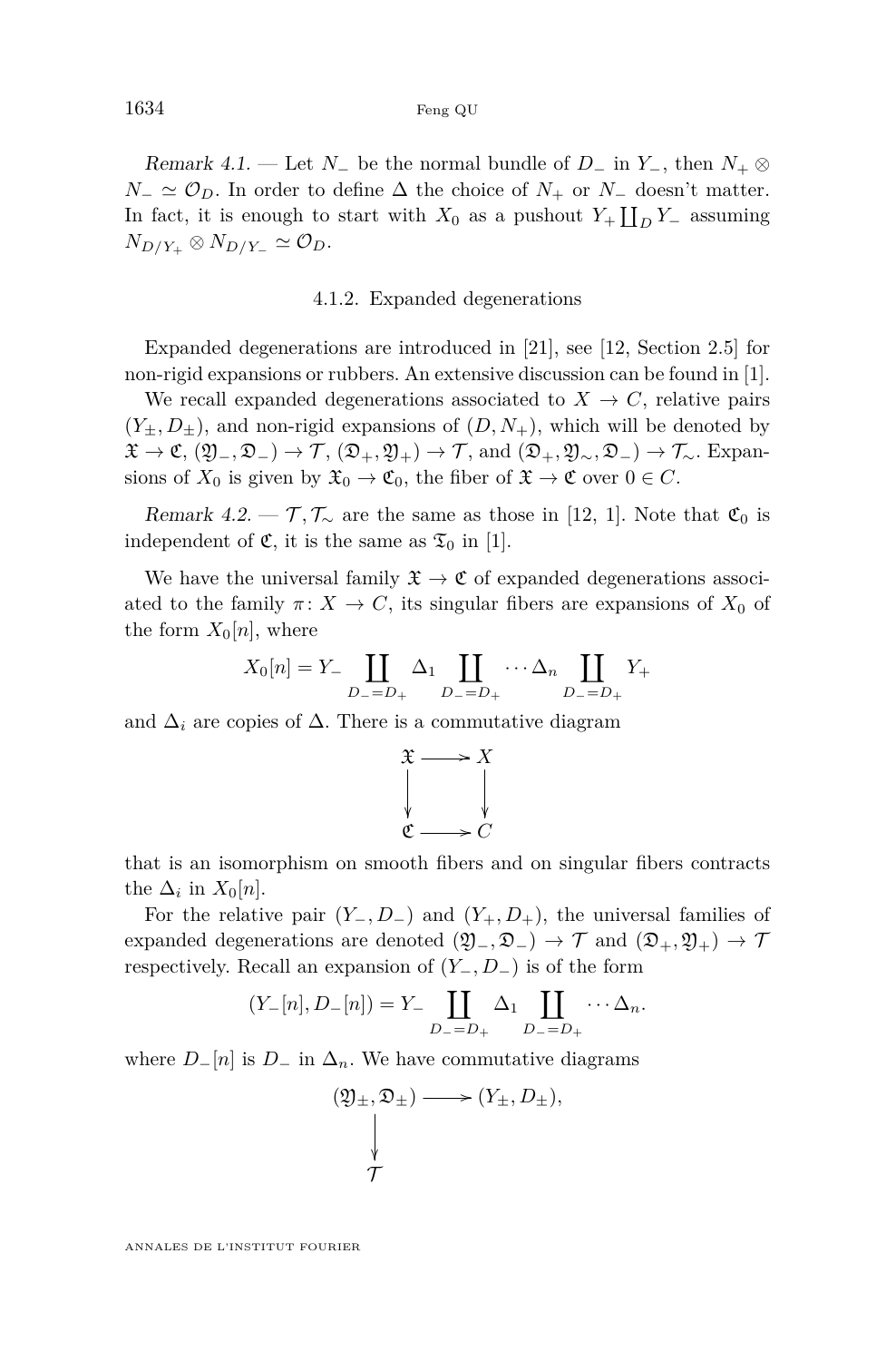where  $\mathfrak{D}_\pm \simeq \mathcal{T} \times D_\pm$  over  $\mathcal{T}$ , fiberwise  $\Delta_i$  are contracted.

Remark 4.3. — Notationwise,  $\mathfrak{A}_0$  in [\[22\]](#page-33-4) is  $\mathcal{T} \times \mathcal{T}$ , so  $(\mathfrak{Y}_\pm, \mathfrak{D}_\pm)$  defined here differ from those defined in [\[22\]](#page-33-4) by a factor of  $\mathcal{T}$ .

We also need the family  $(\mathfrak{D}_+,\mathfrak{Y}_\sim,\mathfrak{D}_-) \to \mathcal{T}_\sim$  of nonrigid expanded degeneration associated to the pair  $(D, N_+)$ , fibers are of the form

$$
(D_+, \Delta[n]_\sim, D_-) = \Delta_1 \coprod_{D_-=D_+} \cdots \coprod_{D_-=D_+} \Delta_n.
$$

where  $D_+$ ,  $D_-$  in  $\Delta[n]_{\sim}$  comes from  $\Delta_1$ ,  $\Delta_n$  respectively. The commutative diagram

$$
(\mathfrak{D}_{+}, \mathfrak{Y}_{\sim}, \mathfrak{D}_{-}) \longrightarrow D
$$
  

$$
\downarrow
$$
  

$$
\mathcal{T}_{\sim}
$$

is given fiberwise by projections  $\Delta_i \to D$ .

Remark 4.4. — The stacks  $\mathcal{T}, \mathcal{T}_{\sim}$ , and  $\mathfrak{C}_0$ , the fiber of  $\mathfrak{C} \to C$  over 0, are algebraic stacks, having quasi-compact, separated diagonals, locally of finite type over *k*.

#### 4.1.3. Moduli spaces of admissible ideal sheaves

Let  $H$  be a  $\pi$ -ample line bundle on  $X$ . We will consider moduli spaces of admissible ideal sheaves<sup> $(3)$ </sup> with finite automorphism groups on expanded degenerations, denoted in the form  $\mathcal{M}^{\#}_{\#}$ , where superscripts record Hilbert polynomials, and the subscript indicates the family over which the moduli space is considered.

Remark  $4.5.$  — See [\[22,](#page-33-4) Section 3] for discussions on admissibility.

For the family  $\mathfrak{X} \to \mathfrak{C}$ , as it is representable by a projective morphism, we know the Hilbert scheme of this family with Hilbert Polynomial *P* (with respect to the pullback of *H* to  $\mathfrak{X}$ ) is an algebraic stack projective over  $\mathfrak{C}$ , the intersection of its maximal open DM substack and its open substack of admissible ideal sheaves is denoted by  $\mathcal{M}^P$ .

Similarly, we have  $\mathcal{M}_{-}^P$ ,  $\mathcal{M}_{\sim}^P$ ,  $\mathcal{M}_{+}^P$ , all these stacks are proper by [\[22,](#page-33-4) Theorem 4.14, 4.15].

The fiber of  $\mathcal{M}^P$  over  $0 \in C$  is denote by  $\mathcal{M}_0^P$ , it is the moduli space of admissible ideal sheaves on  $\mathfrak{X}_0/\mathfrak{C}_0$  with finite automorphism groups.

 $(3)$  Rank 1 torsion free sheaves with trivial determinants.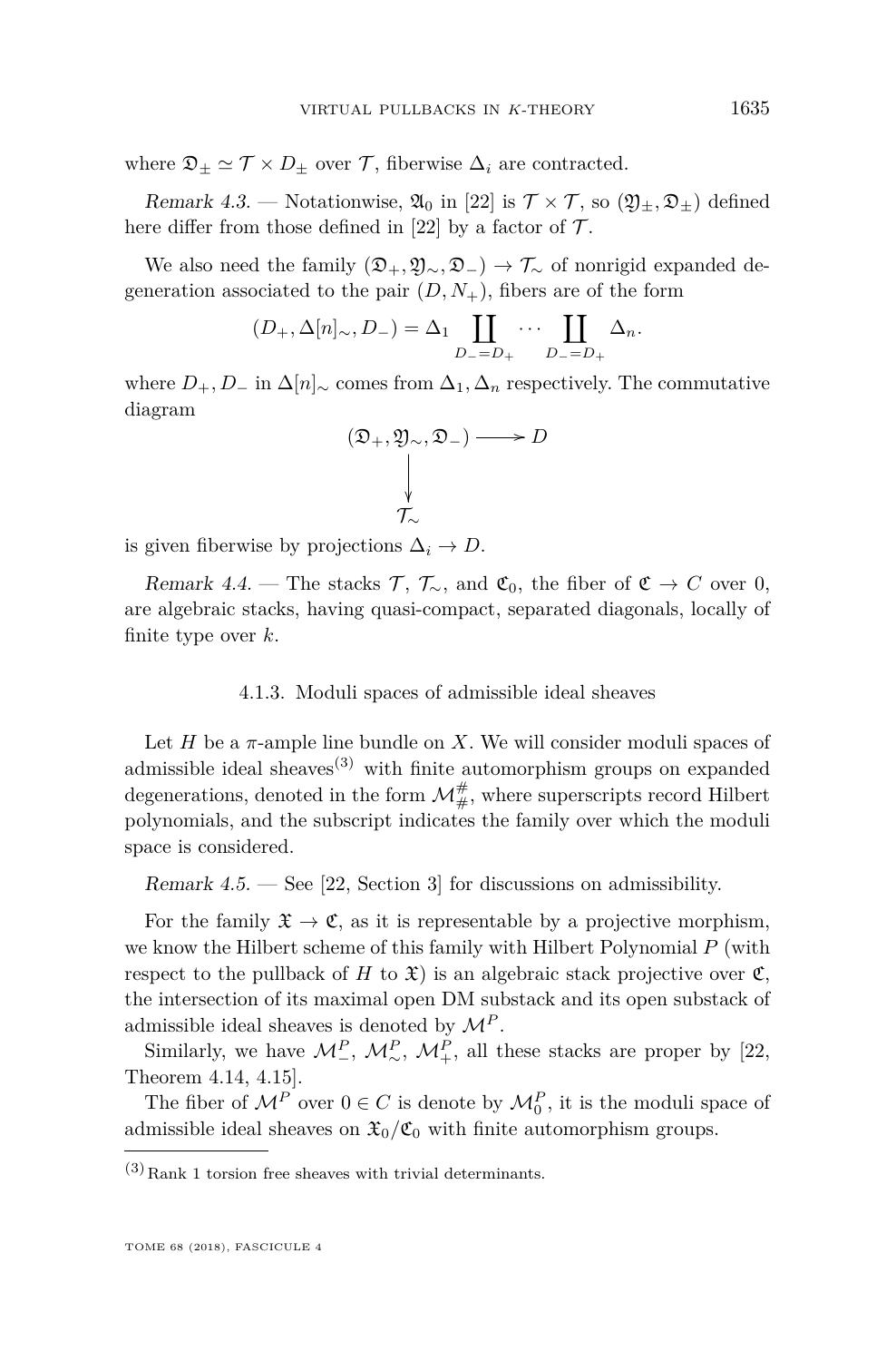From now on we will be only interested in the case when  $\deg P = 1$ . Restricting to the divisor D<sup>−</sup> of (Y−*,* D−) induces an evaluation map

$$
\mathrm{ev}_{-} \colon \mathcal{M}_{-}^{P} \to \mathrm{Hilb}_{D}.
$$

Here  $\text{Hilb}_D = \coprod_n \text{Hilb}_D^n$  is the Hilbert scheme of points on *D*.

Similarly, we have

$$
ev_+ \colon \mathcal{M}_+^P \to \text{Hilb}_D
$$

and

$$
(\operatorname{ev}^{\sim}_+,\operatorname{ev}^{\sim}_-)\colon \mathcal{M}_\sim\to \operatorname{Hilb}_D\times \operatorname{Hilb}_D.
$$

Given a degree zero polynomial  $Q_$ , denote by  $\mathcal{M}^{P,Q-}_-$  the preimage of  $\text{Hilb}_{D}^{Q-}$  under ev<sub>−</sub>, where  $\text{Hilb}_{D}^{Q-}$  is the open and closed scheme of  $\text{Hilb}_{D}$ parametrizing ideal sheaves with Hilbert polynomial *Q*−. Similarly, we have  $\mathcal{M}^{Q_+,P}_+, \mathcal{M}^{Q_+,P,Q_-}_\infty.$ 

Let  $\mathcal{M}_0 = \coprod_{\deg P=1} \mathcal{M}_0^P$  be the disjoint union, and similarly we have M−*,*M∼*,*M+.

#### 4.1.4. Perfect obstruction theories

Now we need to assume  $\pi: X \to C$  is a family of 3-folds to ensure higher obstruction groups vanish so that we have perfect obstruction theories.

Consider the family  $\mathfrak{X} \to \mathfrak{C}$ , we have the moduli space  $\mathcal{M} \to \mathfrak{C}$  of admissible ideal sheaves. Denote by  $\mathcal{I} \subset \mathcal{O}_{\mathcal{M}\times_{\mathfrak{C}}\mathfrak{X}}$  its universal ideal sheaf. The dual of the perfect obstruction theory is given by

$$
\mathbb{T}_{\mathcal{M}/\mathfrak{C}} \to R\pi_{\mathcal{M}*}R\mathcal{H}om(\mathcal{I},\mathcal{I})_0[1]
$$

which is induced by the Atiyah class of  $\mathcal{I}$ , where  $\mathbb{T}_{\mathcal{M}/\mathfrak{C}} = \mathbb{L}^{\vee}_{\mathcal{M}/\mathfrak{C}}$  is the tangent complex of  $M \to \mathfrak{C}$  and  $\pi_M$  is the projection  $M \times_{\mathfrak{C}} \mathfrak{X} \to M$ . (See [\[15,](#page-32-15) Section 4], [\[22,](#page-33-4) Proposition 6.1].)

POTs for  $\mathcal{M}_0, \mathcal{M}_-, \mathcal{M}_\sim, \mathcal{M}_+$  are defined in the same way. We will use  $\mathcal{O}_{\mathcal{M}_0}^{vir}$ ,  $\mathcal{O}_{\mathcal{M}_\sim}^{vir}$ ,  $\mathcal{O}_{\mathcal{M}_+}^{vir}$  to denote their corresponding virtual structure sheaves.

Remark 4.6. — The tangent-obstruction complex is given at an ideal sheaf *I* by  $R\mathcal{H}om(I, I)_0[1]$ . On the smooth scheme Hilb<sub>*D*</sub>,  $R\mathcal{H}om(I, I)_0[1]$ is quasi-isomorphic to the tangent space of  $I$  in  $Hilb<sub>D</sub>$  ([\[22,](#page-33-4) p. 912]).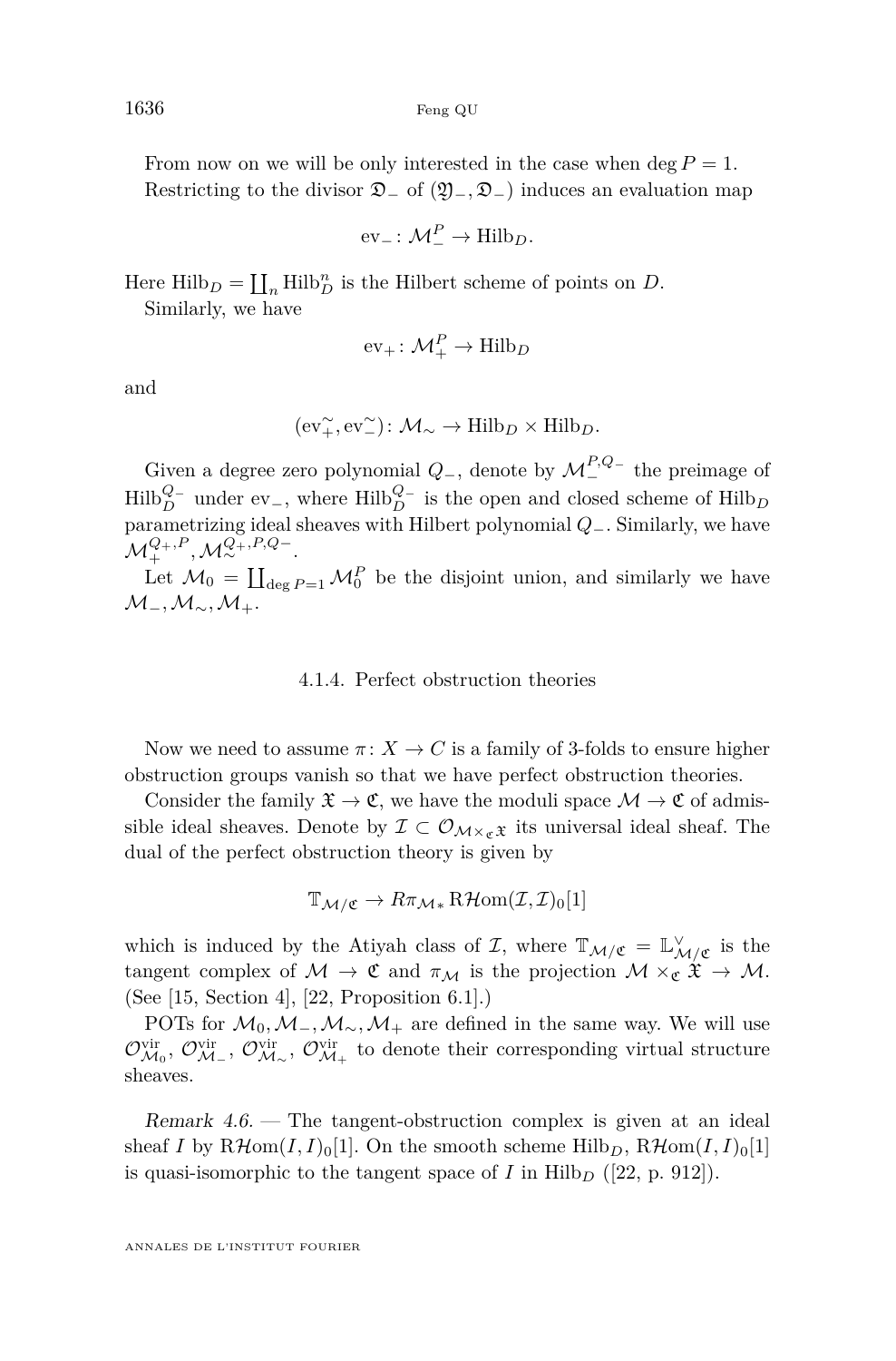4.1.5. Decomposition of  $\mathcal{M}_0^F$ 

There is a natural map

$$
\mathcal{T}\times\mathcal{T}\to\mathfrak{C}_0
$$

that pointwise corresponds to gluing  $Y-[n]$  and  $Y+[m]$  to

$$
X_0[n+m] \simeq Y_{-}[n] \coprod_{D_{-}[n]=D_{+}[m]} Y_{+}[m].
$$

Similarly, we have maps

$$
\mathrm{gl}_k\colon \mathcal{T}\times\underbrace{\mathcal{T}_\sim\times\cdots\times\mathcal{T}_\sim}_{k\text{ factors}}\times\mathcal{T}\to\mathfrak{C}_0
$$

that glue expansions of  $Y_{\pm}$  and nonrigid expansions of  $(D, N_{+})$  to expansions of  $X_0$ .

Remark 4.7. — Smooth locally,  $\mathfrak{C}_0$  is given by the simple normal crossing divisor  $\bigcup_{i=1}^{n} D_i$  in  $\mathbb{A}^n = \text{Spec } k[x_1, x_2, \ldots, x_n]$ , where  $D_i$  is the smooth divisor  $(x_i)$ . The map  $\mathrm{gl}_k$  is then given by

$$
\coprod_{J,|J|=k+1} \cap_{j\in J} D_j \to \cup D_i \subset \mathbb{A}^n.
$$

In particular, the maps  $\mathrm{gl}_k, k \geqslant 0$  are representable and finite.

It follows from the definition of fiber product that the diagram

(4.1)  
\n
$$
\mathcal{M}_{-} \times_{\text{Hilb}_{D}} \mathcal{M}_{\sim} \times_{\text{Hilb}_{D}} \cdots \mathcal{M}_{\sim} \times_{\text{Hilb}_{D}} \mathcal{M}_{+} \xrightarrow{\iota_{k}} \mathcal{M}_{0}
$$
\n
$$
\uparrow \qquad \qquad \downarrow \qquad \qquad \downarrow
$$
\n
$$
\mathcal{T} \times \mathcal{T}_{\sim} \times \cdots \times \mathcal{T}_{\sim} \times \mathcal{T} \xrightarrow{\text{gl}_{k}} \mathfrak{C}_{0}
$$

is cartesian. For example, when  $k = 1$ , the fiber product is given by the fiber product

$$
M_{+}
$$
\n
$$
M_{\sim} \xrightarrow{\text{ev}_{-}^{\sim}} \text{Hilb}_{D}
$$
\n
$$
\downarrow \text{ev}_{+}
$$
\n
$$
M_{-} \xrightarrow{\text{ev}_{+}} \text{Hilb}_{D}.
$$

For ease of notation, we abbreviate  $\mathcal{T} \times \mathcal{T}_{\sim} \times \cdots \times \mathcal{T}_{\sim} \times \mathcal{T}$  to  $\mathfrak{C}_0[k]$  and  $\mathcal{M}_-\times_{\text{Hilb}_D}\mathcal{M}_\sim\times_{\text{Hilb}_D}\cdots\mathcal{M}_\sim\times_{\text{Hilb}_D}\mathcal{M}_+$  to  $\mathcal{M}_0[k].$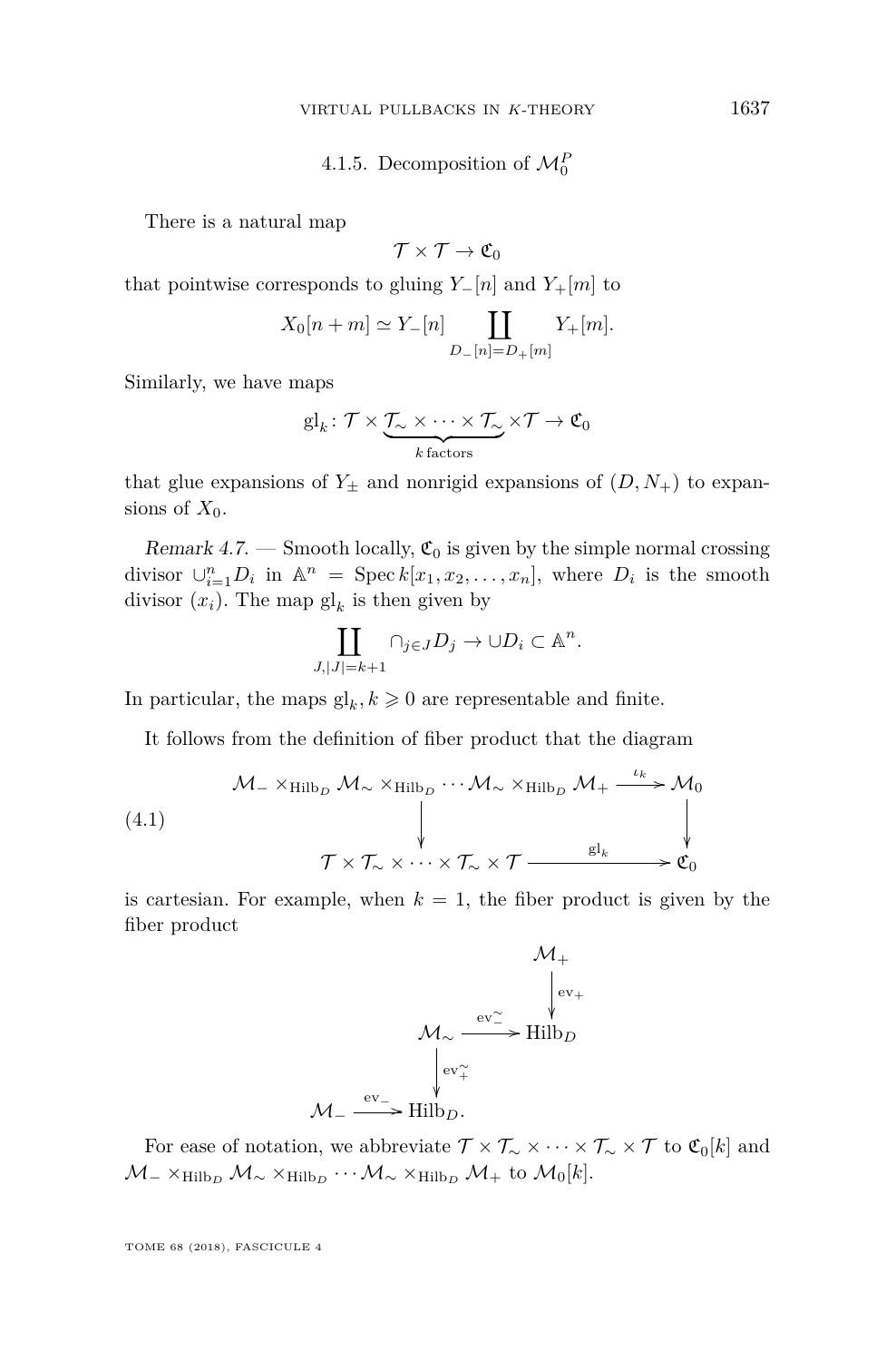If we use  $\mathcal{M}_0^P$  in place of  $\mathcal{M}_0$ , then the fiber product is the disjoint union of

 $\mathcal{M}^{P_0,Q_0}_-\times_{\mathrm{Hilb}^{Q_0}_D}\mathcal{M}^{Q_0,P_1,Q_1}_\infty\times_{\mathrm{Hilb}^{Q_1}_D}\cdots\mathcal{M}^{Q_{k-1},P_k,Q_k}_\infty\times_{\mathrm{Hilb}^{Q_k}_D}\mathcal{M}^{Q_k,P_\infty}_+$ 

over all  $(P_0, P_1, \ldots, P_k, Q_0, \ldots, Q_k, P_\infty)$  such that  $\sum_{i=0}^k P_i - \sum_{j=0}^k Q_j$  +  $P_{\infty} = P$ .

For a tuple  $\delta = (P_0, P_1, \ldots, P_k, Q_0, \ldots, Q_k, P_\infty)$ , let

$$
k(\delta)=k,
$$

and

$$
P(\delta) = \sum_{i=0}^{k} P_i - \sum_{j=0}^{k} Q_j + P_{\infty}.
$$

We denote the module space

$$
\mathcal{M}^{P_0,Q_0}_-\times_{\mathop{\rm Hilb}\nolimits_D^{Q_0}}\mathcal{M}^{Q_0,P_1,Q_1}_\infty\times_{\mathop{\rm Hilb}\nolimits_D^{Q_1}}\cdots \mathcal{M}^{Q_{k-1},P_k,Q_k}_\infty\times_{\mathop{\rm Hilb}\nolimits_D^{Q_k}} \mathcal{M}^{Q_k,P_\infty}_+
$$

by  $\mathcal{M}_{\delta}$  and and the gluing map

$$
\mathcal{M}_{\delta}\to \mathcal{M}_0^P.
$$

by *ιδ*.

Remark 4.8. — Given P there are only finitely many  $\delta$  such that  $\delta(P)$  = *δ* and  $\mathcal{M}_δ$  is nonempty.

#### **4.2. A Degeneration Formula**

Consider the diagram

$$
\mathcal{M}_0[k] \longrightarrow \mathcal{M}_- \times \underbrace{\mathcal{M}_\sim \times \cdots \mathcal{M}_\sim}_{k \text{ factors}} \times \mathcal{M}_+
$$
\n
$$
\downarrow \qquad \downarrow \qquad \downarrow \qquad \downarrow
$$
\nHilb<sub>D</sub><sup>×k</sup> \longrightarrow (Hilb<sub>D</sub> × Hilb<sub>D</sub>)<sup>×k</sup>.

Recall

$$
\mathcal{M}_0[k] = \coprod_{\delta,k(\delta)=k} \mathcal{M}_{\delta},
$$

denote the component of the Gysin pullback

$$
\left(\Delta^{\times k}_{\mathrm{Hilb}_D}\right)^!\left(\mathcal{O}_{\mathcal{M}_-}^{\mathrm{vir}}\boxtimes\mathcal{O}_{\mathcal{M}_\sim}^{\mathrm{vir}}\boxtimes\cdots\mathcal{O}_{\mathcal{M}_\sim}^{\mathrm{vir}}\boxtimes\mathcal{O}_{\mathcal{M}_+}^{\mathrm{vir}}\right)
$$

on  $\mathcal{M}_{\delta}$  by  $\mathcal{O}_{\mathcal{M}_{\delta}}^{\text{vir}}$ .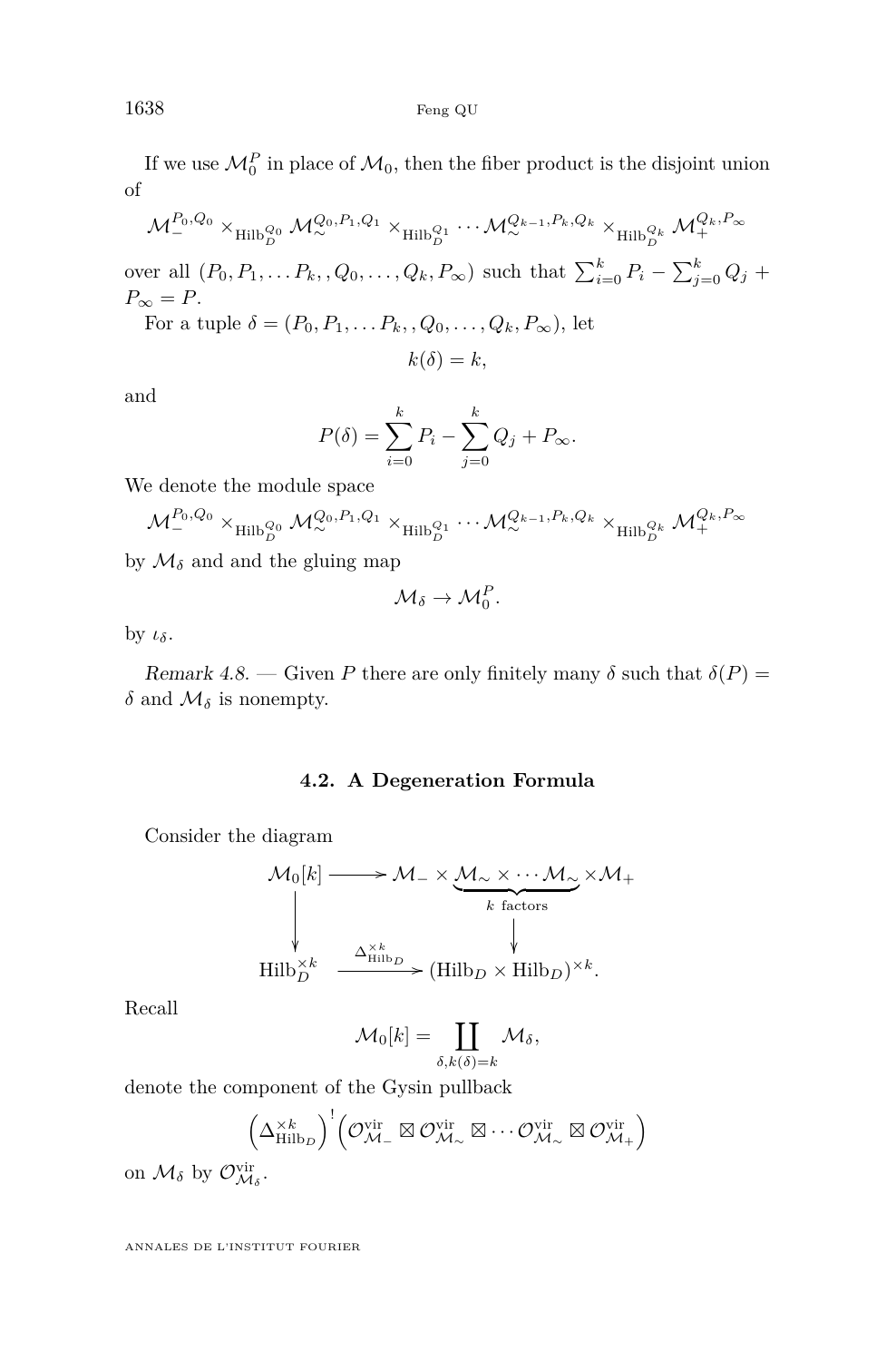Consider the diagram



where  $k \geq 0$ . The POT of  $\mathcal{M}_0 \to \mathfrak{C}_0$  induces a virtual pullback, and  $\mathcal{O}_{\mathcal{M}_0}^{\text{vir}}$ is obtained by pulling back  $\mathcal{O}_{\mathfrak{C}_0}$ .

The degeneration formula is

THEOREM 4.9. — Let  $X \rightarrow C$  be a simple degeneration of 3 folds, *P* a degree 1 polynomial, For any  $\delta = (P_0, P_1, \ldots, P_k, Q_0, \ldots, Q_k, P_\infty)$ satisfiying  $\delta(P) = P$  and  $\mathcal{M}_{\delta}$  nonempty, let  $\mathcal{O}_{\mathcal{M}_{\delta}}^{vir} \in K_0(\mathcal{M}_{\delta})$  be

$$
\left(\Delta_{\mathrm{Hilb}_{D}}^{\times k}\right)^{!}\left(\mathcal{O}_{\mathcal{M}_{-}^{P_{0},Q_{0}}}^{\mathrm{vir}}\boxtimes\mathcal{O}_{\mathcal{M}_{\infty}^{Q_{0},P_{1},Q_{1}}}^{\mathrm{vir}}\boxtimes\cdots\mathcal{O}_{\mathcal{M}_{\infty}^{Q_{k-1},P_{k},Q_{k}}}^{\mathrm{vir}}\boxtimes\mathcal{O}_{\mathcal{M}_{+}^{Q_{k},P_{\infty}}}^{\mathrm{vir}}\right),
$$

then we have

$$
\sum_{k=0}^{\infty} \sum_{\substack{\delta \\ P(\delta)=P \\ k(\delta)=k}} (-1)^k (\iota_{\delta})_* \mathcal{O}_{\mathcal{M}_{\delta}}^{\text{vir}} = \mathcal{O}_{\mathcal{M}_0^F}^{\text{vir}}
$$

in  $K_0(\mathcal{M}_0^P)$ . Note that by the boundedness of  $\mathcal{M}_0^P$ , the left hand side is a finite sum.

Proof. — It follows from the arguments in [\[22,](#page-33-4) Proposition 6.5], [\[24,](#page-33-5) 3.9] and the functoriality of virtual pullbacks that  $\mathcal{O}_{\mathcal{M}_0[k]}^{\text{vir}} = \coprod \mathcal{O}_{\mathcal{M}_\delta}^{\text{vir}}$  can be identified with the virtual pullback of  $\mathcal{O}_{\mathfrak{C}_0[k]}$ .

By [\[20,](#page-33-12) Lemma 3], we have

$$
\sum_{k=0}^{\infty}(-1)^k(\mathrm{gl}_k)_*\mathcal{O}_{\mathfrak{C}_0[k]}=\mathcal{O}_{\mathfrak{C}_0}.
$$

Then by commutativity between virtual pullbacks and proper pushforwards, the theorem is proved.

Remark 4.10. — We have deformation invariance for the family  $\mathcal{M}_{\mathfrak{C}}$ . Denote by  $i_c$  the regular imbedding of the closed point  $c$  to  $C$ , and form a cartesian diagram as follows:

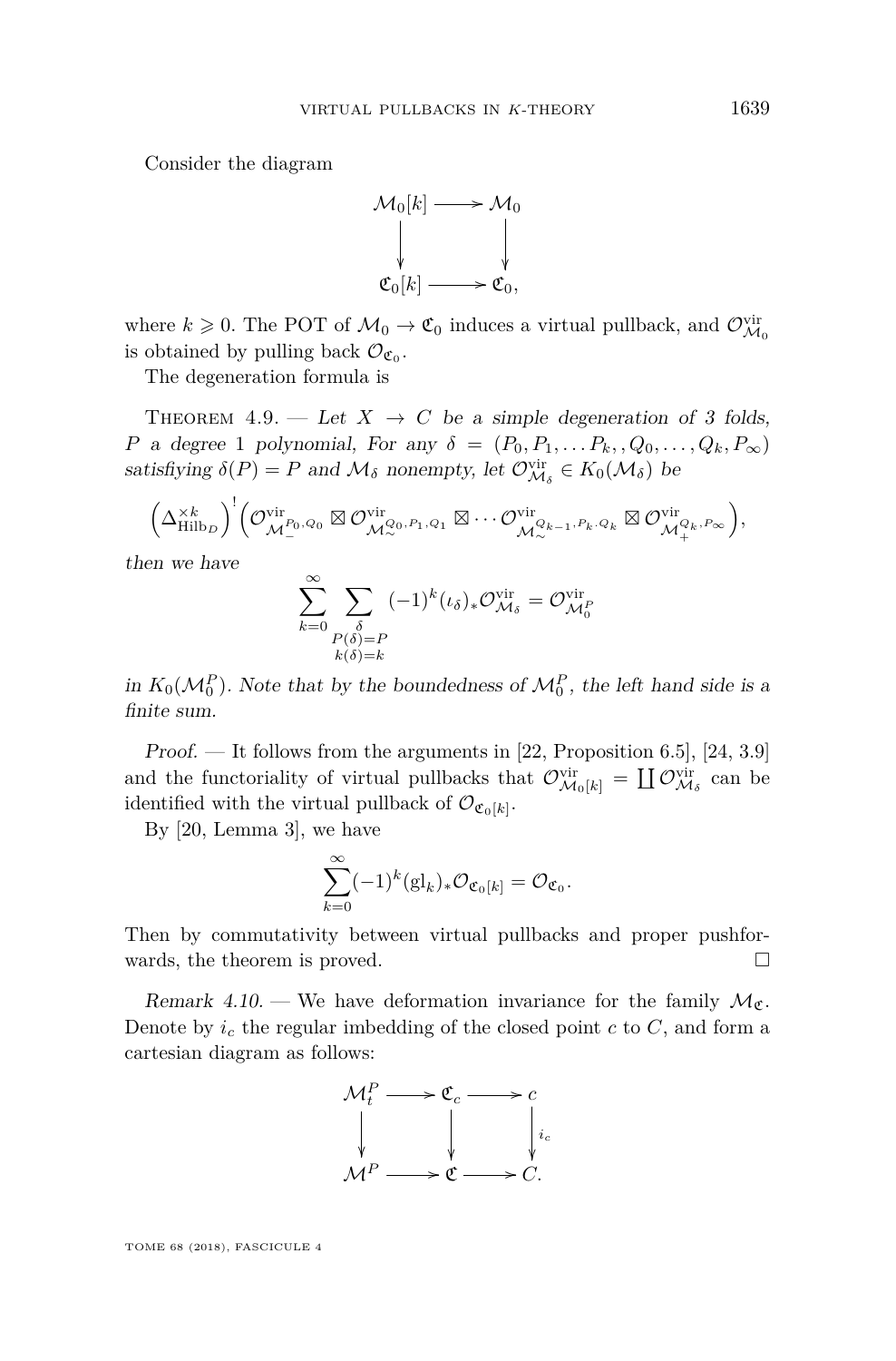Then

$$
i_c^! \mathcal{O}_{\mathcal{M}^P}^{\text{vir}} = \mathcal{O}_{\mathcal{M}_c^P}^{\text{vir}}.
$$

For  $c \neq 0$ ,  $\mathfrak{C}_c$  is a point, and  $\mathcal{M}_c^P$  is the DT moduli space of ideal sheaves on the smooth 3 fold  $X_c$  with virtual structure sheaf  $\mathcal{O}_{\mathcal{M}_c^P}^{\text{vir}}$ .

Remark 4.11.  $-$  As  $\mathfrak{C}_0$  is not quasi-compact, we need to use virtual pull-backs explained in Subsubsection [2.6.1.](#page-20-2) This is possible because  $\mathcal{M}_0^P$  is bounded.

#### BIBLIOGRAPHY

- <span id="page-32-14"></span>[1] D. ABRAMOVICH, C. CADMAN, B. FANTECHI & J. WISE, "Expanded degenerations and pairs", Comm. Algebra **41** (2013), no. 6, p. 2346-2386.
- <span id="page-32-8"></span>[2] D. Abramovich, M. Olsson & A. Vistoli, "Twisted stable maps to tame Artin stacks", J. Algebr. Geom. **20** (2011), no. 3, p. 399-477, erratum in ibid. **24** (2015), no. 2, p. 399-400.
- <span id="page-32-0"></span>[3] D. Anderson & S. Payne, "Operational *K*-theory", Doc. Math. **20** (2015), p. 357- 399.
- <span id="page-32-3"></span>[4] K. A. Behrend & B. Fantechi, "The intrinsic normal cone", Invent. Math. **128** (1997), no. 1, p. 45-88.
- <span id="page-32-4"></span>[5] H.-L. Chang, Y.-H. Kiem & J. Li, "Torus localization and wall crossing for cosection localized virtual cycles", Adv. Math. **308** (2017), p. 964-986.
- <span id="page-32-11"></span>[6] I. Ciocan-Fontanine & M. Kapranov, "Virtual fundamental classes via dgmanifolds", Geom. Topol. **13** (2009), no. 3, p. 1779-1804.
- <span id="page-32-12"></span>[7] D. Edidin & W. Graham, "Nonabelian localization in equivariant *K*-theory and Riemann-Roch for quotients", Adv. Math. **198** (2005), no. 2, p. 547-582.
- <span id="page-32-6"></span>[8] G. Faltings, "Finiteness of coherent cohomology for proper fppf stacks", J. Algebr. Geom. **12** (2003), no. 2, p. 357-366.
- <span id="page-32-10"></span>[9] B. FANTECHI & L. GÖTTSCHE, "Riemann-Roch theorems and elliptic genus for virtually smooth schemes", Geom. Topol. **14** (2010), no. 1, p. 83-115.
- <span id="page-32-1"></span>[10] W. FULTON, Intersection theory, second ed., Ergebnisse der Mathematik und ihrer Grenzgebiete. 3. Folge., vol. 2, Springer, 1998, xiv+470 pages.
- <span id="page-32-9"></span>[11] T. Graber & R. Pandharipande, "Localization of virtual classes", Invent. Math. **135** (1999), no. 2, p. 487-518.
- <span id="page-32-13"></span>[12] T. Graber & R. Vakil, "Relative virtual localization and vanishing of tautological classes on moduli spaces of curves", Duke Math. J. **130** (2005), no. 1, p. 1-37.
- <span id="page-32-7"></span>[13] J. Hall & D. Rydh, "Algebraic groups and compact generation of their derived categories of representations", Indiana Univ. Math. J. **64** (2015), no. 6, p. 1903- 1923.
- <span id="page-32-5"></span>[14] ——— , "Perfect complexes on algebraic stacks", Compos. Math. **153** (2017), no. 11, p. 2318-2367.
- <span id="page-32-15"></span>[15] D. Huybrechts & R. P. Thomas, "Deformation-obstruction theory for complexes via Atiyah and Kodaira-Spencer classes", Math. Ann. **346** (2010), no. 3, p. 545-569, erratum in ibid. **258** (2014), no. 1-2, p. 561-563.
- <span id="page-32-2"></span>[16] B. Kim, A. Kresch & T. Pantev, "Functoriality in intersection theory and a conjecture of Cox, Katz, and Lee", J. Pure Appl. Algebra **179** (2003), no. 1-2, p. 127-136.